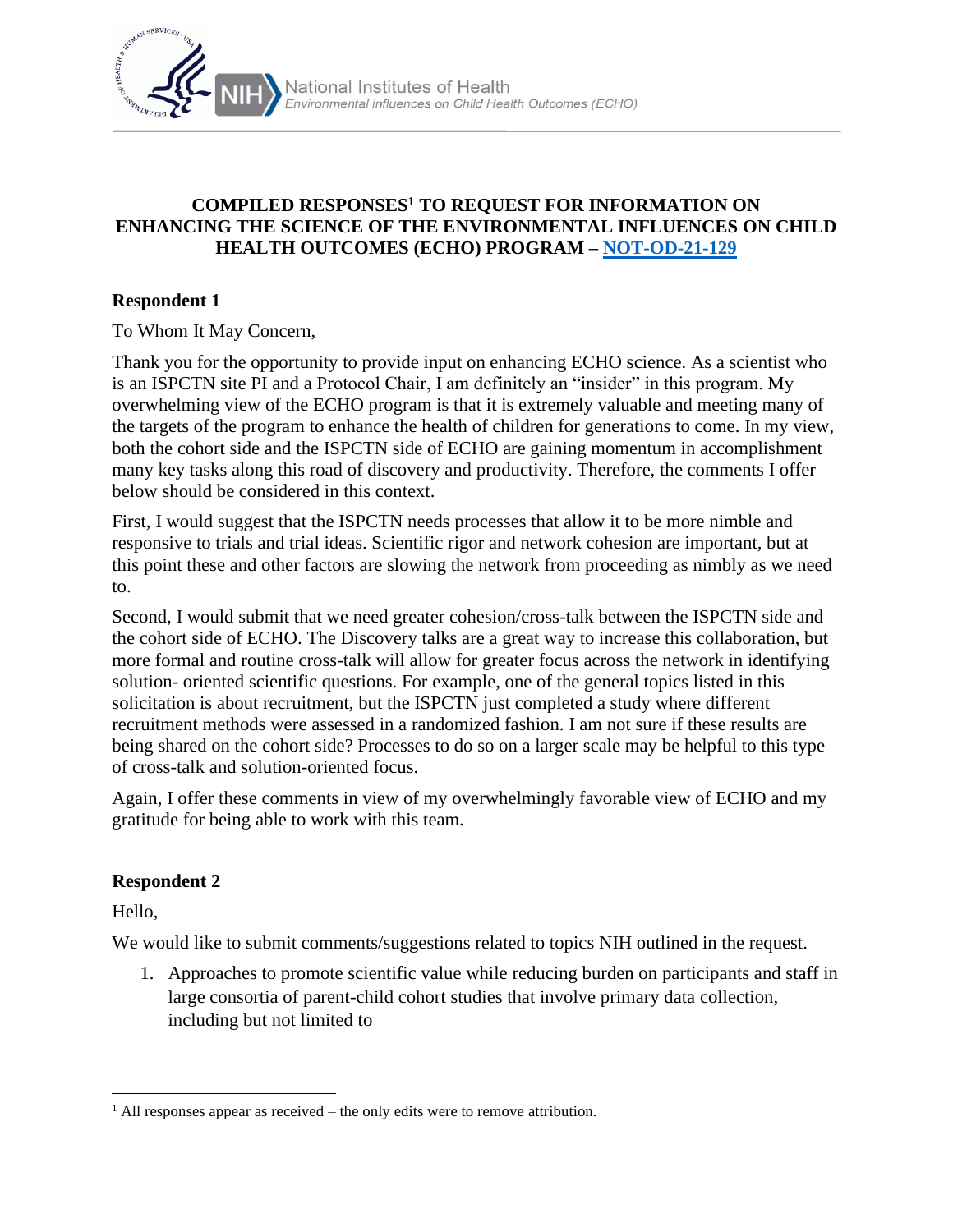Innovative tools and approaches for remote data and biospecimen collection in large epidemiologic studies

Use of non-invasive devices for collecting e.g., environmental data, behavioral data, and physiologic-- such as monitors for the home to collect air quality data, or wearable sensors and other devices that get activity, location, heart rate, breathing rate, skin conductance, etc.

2. Engagement strategies to enhance recruitment and retention of diverse study populations

Creating and sending newsletters to study population to enhance engagement; providing study updates and outcomes periodically/annually; participation options in studies and supplemental studies

3. Preconceptional Origins of Child Health Outcomes:

Physical and chemical exposures

Inclusion and collection of parent/maternal newborn blood spots

## **Respondent 3**

Dear ECHOProgram:

My comments and perspective follow:

I. General Topics

Approaches to promote scientific value while reducing burden on participants and staff in large consortia of parent-child cohort studies that involve primary data collection, including but not limited to

Innovative tools and approaches for remote data and biospecimen collection in large epidemiologic studies: The placenta is the interface between mother and baby. While other organs of the human (and other animal) bodies are generally a similar configuration with size relative to the human/animal who requires its function, the placenta is effectively an amoeba, with variations in cord insertion and shape of the placental disk, which is the sole source of oxygen and nutrients for the fetus throughout gestation. We and others have shown that these variations can be (albeit crudely) timed, that they can be accounted for by perturbations in vascular arborization, and that they are associated with reduced placental efficiency which may mark, mediate or moderate effects of the environment that cause these shape changes on the fetus. Finally, placental histopathology types have been linked to sex-specific changes in levels of developmentally important regulatory molecules in the newborn circulation. The more "complex" the placental structure, the poorer the ability to capture the variations with simple ruler measures, and the greater the need to capture them if we want to understand the fetal environment as it relates to lifelong health risks. 3D scan, chorionic surface photographs to document the surface vascular pattern, and carefully oriented tissue sections are important to collect. The 3D scan and surface photos preserve gross features that are appreciated to be unique to each child so that such features can be preserved in their full complexity, and analyzed by current and yet-to-be-developed technology and correlated with future health measures. The tissue slides can be digitized so that they too can be preserved to present and future analyses.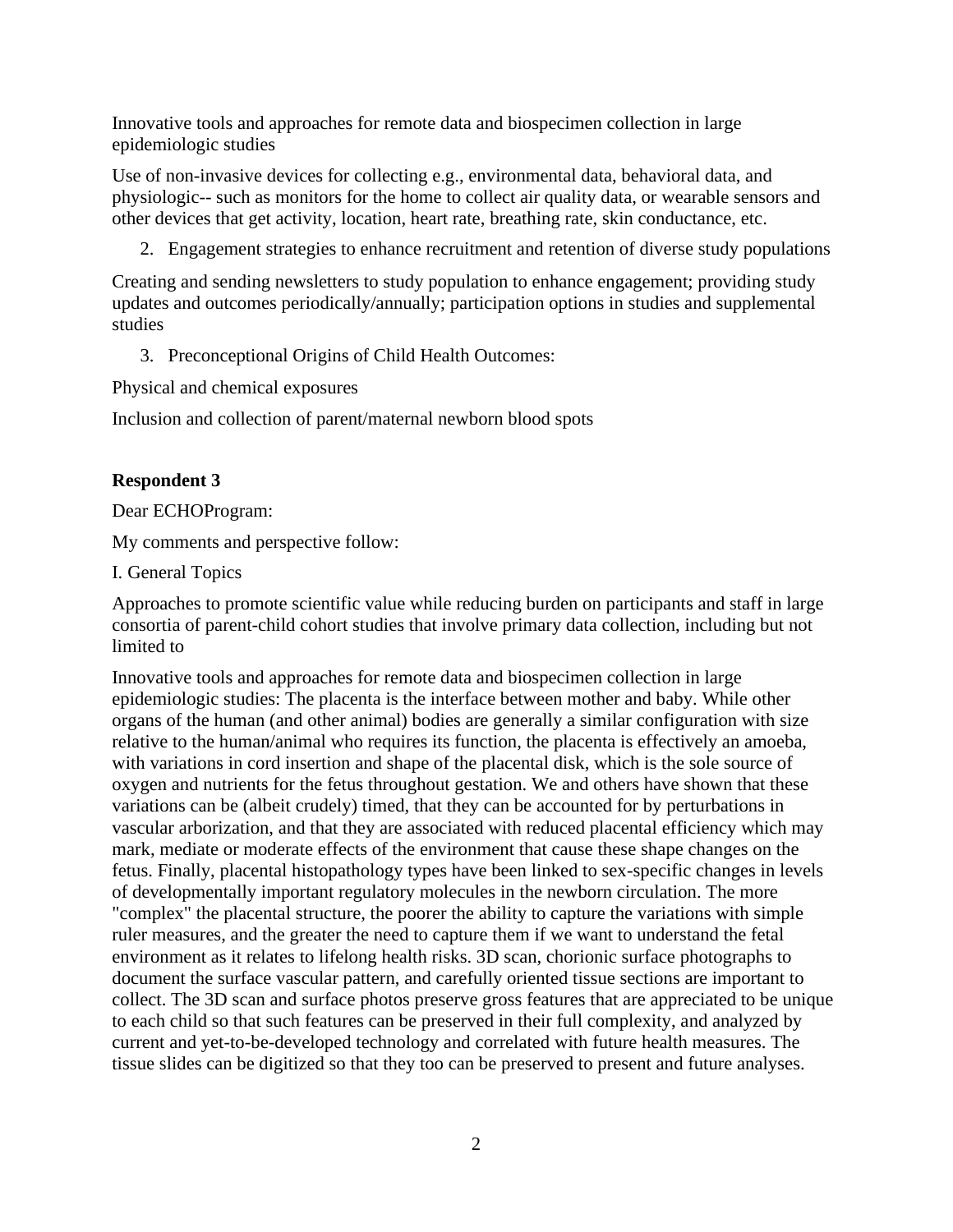Balance of essential and recommended protocol elements These measures can be performed on site or shipped to a central site at room temperature within a week or two of delivery, which makes them amenable to collection at any hospital in the US or the developed world.

II. Preconceptional Origins of Child Health Outcomes:

Identifying solution-oriented ("so what") scientific questions about preconceptional origins of child health outcomes, based on knowledge from pre-clinical, clinical work, and population research, including but not necessarily limited to the following preconception factors:

Obesity and lifestyle factors such as diet, sleep, physical activity: Do placental size/shape, gross and microscopic vasculature and histopathology types mark, mediate or moderate influences of maternal diet, disease and environmental exposures on newborn and childhood metabolic setpoints and physiology.

Physical and chemical exposures: Do placental size/shape, gross and microscopic vasculature and histopathology types mark, mediate or moderate effects of physical and chemical antenatal exposures, and life long response to such exposure?

Fathers: Are placental size/shape, gross and microscopic vasculature and histopathology types dependent upon paternal factors such as epigenetic modifications that increase with increasing paternal age?

Psychosocial and societal influences: Do placental size/shape, gross and microscopic vasculature and histopathology types mark, mediate or moderate effects of prenatal stress?

Measures and biospecimens from prospective mothers and fathers that cohorts should collect prior to or in early pregnancy, including among the 3 sources of potential participants above: The placenta is the single biospecimen that carries the scars or enhancements of environmental exposures across gestation.

Thank you for your consideration.

#### **Respondent 4**

Please see below some thoughts about some components of this RFI, in red. Best,

Optimal frequencies of data collection: Annually for questionnaire-based or remote-based data collection; At least once in most lifestages for most biospecimens (e.g., metabolic markers like glucose, lipids, etc, don't change that much at this age- one exception may be puberty).

Balance of essential and recommended protocol elements: Essential or core elements should be minimal (e.g., socio-demographic data, residence, core measure for main outcomes); Most other elements should be recommended, with clear recommendations for data collection tools and approaches, and harmonized.

Nimbleness to address public health emergencies in large collaborative consortia of longitudinal studies: Very important, as we have seen with the COVID19 pandemic. The more policies and procedures, committees, subcommittees, groups and subgroups we put in place, each with their own structures, goals, metrics, etc, the less agile we become and the harder it is to address public health emergencies, because we would have spent all our energy on process. As hard as it may be, we have to let go of some rigid structures (e.g., semi-annual goals and metrics of success for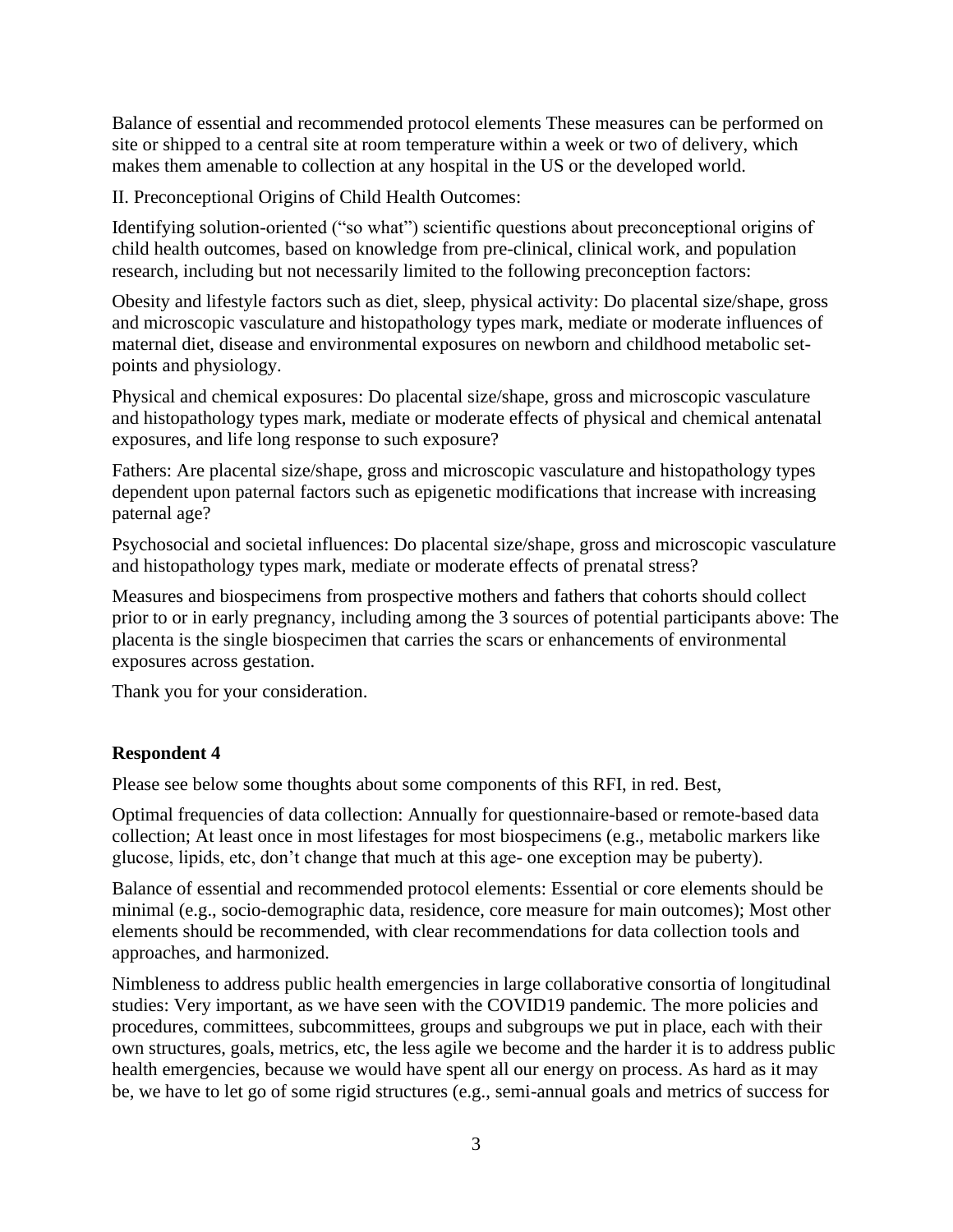working groups; annual GOITs, meetings to plan meetings, etc). Simpler and more agile structures, ad hoc working groups, seamless additions or removal of protocol elements, smaller number of committees. Just keep the essential ones (e.g., Steering, Publications, Protocol Oversight). I don't think we need "science-oriented" committee and working groups but rather more agile structures that permit investigators to get together and think about projects. When possible, in person meetings, organized around specific scientific issues/areas of interest – more like workshops.

Engagement strategies to enhance recruitment and retention of diverse study populations: Diverse study staff that can relate better to diverse participants; Retention events that are fun and engaging for participants and staff; Less pressure on staff with target numbers and data -related deadlines. Stressed staff won't be engaged, efficient and dedicated and that will hurt recruitment (especially of diverse participants) and data quality.

Promotion of diversity of the scientific workforce related to child health. I'd like to see that reflected more in the leadership of studies like ECHO, not only in the scientific workforce. With respect to the scientific workforce, I conceptualize diversity rather broadly.

II. Preconceptional Origins of Child Health Outcomes:

Identifying solution-oriented ("so what") scientific questions about preconceptional origins of child health outcomes, based on knowledge from pre-clinical, clinical work, and population research, including but not necessarily limited to the following preconception factors:

Obesity and lifestyle factors such as diet, sleep, physical activity. Better understanding of why obesity and lifestyle factors during pregnancy are so strongly elated to childhood obesity and metabolic health, yet the vast majority of lifestyle pregnancy interventions are not successful. To me, this is an important question to address before launching (potentially more) expensive lifestyle preconceptual interventions. An initial approach would be to study various lifecourse models exploring the role of such exposures during specific "sensitive" periods (pre-conceptual, pregnancy, infancy, etc) in terms of their impact on child obesity, and then understand the pathways through which they may operate (biologic, social, societal).

Fathers: Epigenetic contributions to transgenerational effects (fathers and mothers). Psychosocial and societal influences: Understand how social and societal factors interact with biology, genetic predisposition and epigenetic factors in shaping specific outcomes.

Strategies for recruiting participants preconceptionally, and retaining through pregnancy into childhood

Feasibility of different strategies, including ensuring adequate sample sizes of births and participant diversity, from Young women and men, already participating in ECHO cohort studies, entering reproductive age: Quite feasible, should be a high priority; Women with a recent pregnancy in ECHO, and their partners, who may have a subsequent pregnancy; Feasible, though would discard the data already collected by ECHO on current pregnancies/offspring (unless they are also followed up until their enter the reproductive age). Women and men of reproductive age irrespective of previous participation in ECHO: Has nothing to do with ECHO; should be a different study. Definitely possible though- see data and publications from the defunct National Children's Study.

Measures and biospecimens from prospective mothers and fathers that cohorts should collect prior to or in early pregnancy, including among the 3 sources of potential participants above: We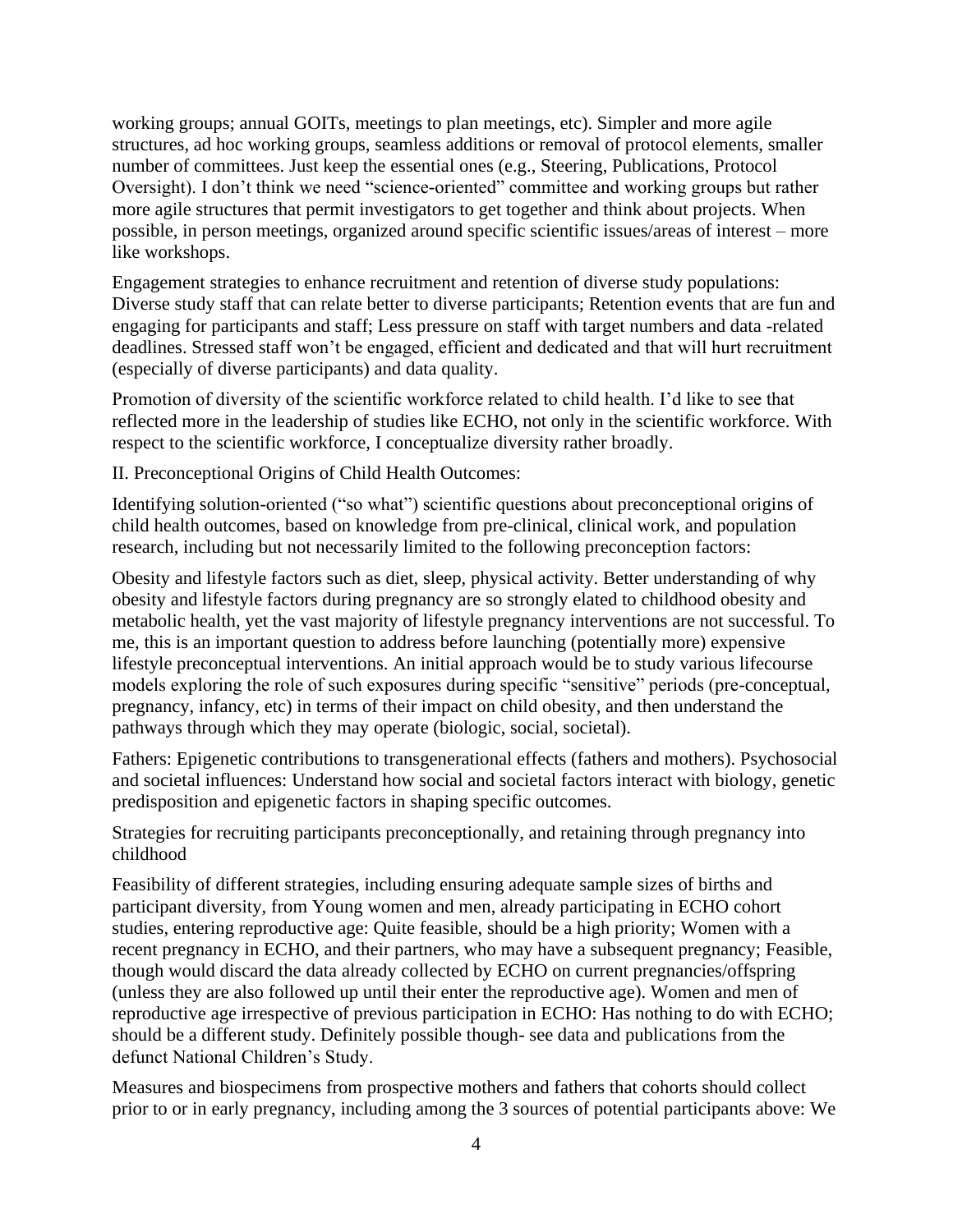certainly have ideas that we would discuss in a grant application. Also, see data from the National Children's Study

## **Respondent 5**

We are a consortium of preconception cohort studies, incorporating data from over 20 studies. Our consortium (Preconception Period Analysis of Risks and Exposures Influencing Health and Development; PrePARED), was developed in an effort to address important scientific questions about the preconception period in relation to reproductive, perinatal, and pediatric (RPP) health outcomes. Consortium investigators recognize that the preconception period is understudied relative to the pregnancy and postpartum periods, despite its critical importance for long-term health outcomes for mothers and children. The preconception period is an important opportunity for health and behavior change interventions that can positively shape the health of women, their offspring, and their families. According to the U.S. Centers for Disease Control and Prevention, "Eliminating disparities in preconception health can potentially reduce disparities in two of the leading causes of death [for women] in early and middle adulthood (i.e., heart disease and diabetes)." Preconception is also a key time for addressing pregnancy health disparities: in the U.S., Black and Hispanic women are at higher risk for adverse preconception exposures, including poor nutrition, cigarette smoking, racial discrimination, depression/anxiety/stress, environmental chemicals, chronic diseases, and limited access to care. In the course of developing our consortium, we have considered many of the questions raised by the RFI.

- I. General Topics
	- Approaches to promote scientific value while reducing burden on participants and staff in large consortia of parent-child cohort studies that involve primary data collection, including
		- o Balance of essential and recommended protocol elements

We have addressed this by requiring a minimal set of data from studies for consortium participation which would be necessary to address almost any RPP outcome, and determining which studies will participate in analyses based on additional data available.

• Nimbleness to address public health emergencies in large collaborative consortia of longitudinal studies

Two major needs under such circumstances are rapid funding and human subjects approval. These could be addressed by having a procedure by which prespecified protocols are approved in general terms by each IRB, which could be quickly re-reviewed and approved to address a specific event. Small amounts of funding to assist with this process, to be followed by more extensive rapid grants when emergencies arise, would be one approach to facilitate nimble science in such consortia.

• Engagement strategies to enhance recruitment and retention of diverse study populations

This may be improved by incorporating studies that have proven records of recruitment and retention directed specifically at diverse populations of interest interest and with demonstrated commitment to community engagement; by combining data from multiple studies in multiple geographic area, there is diversity in the pooled studies even if the individual studies are limited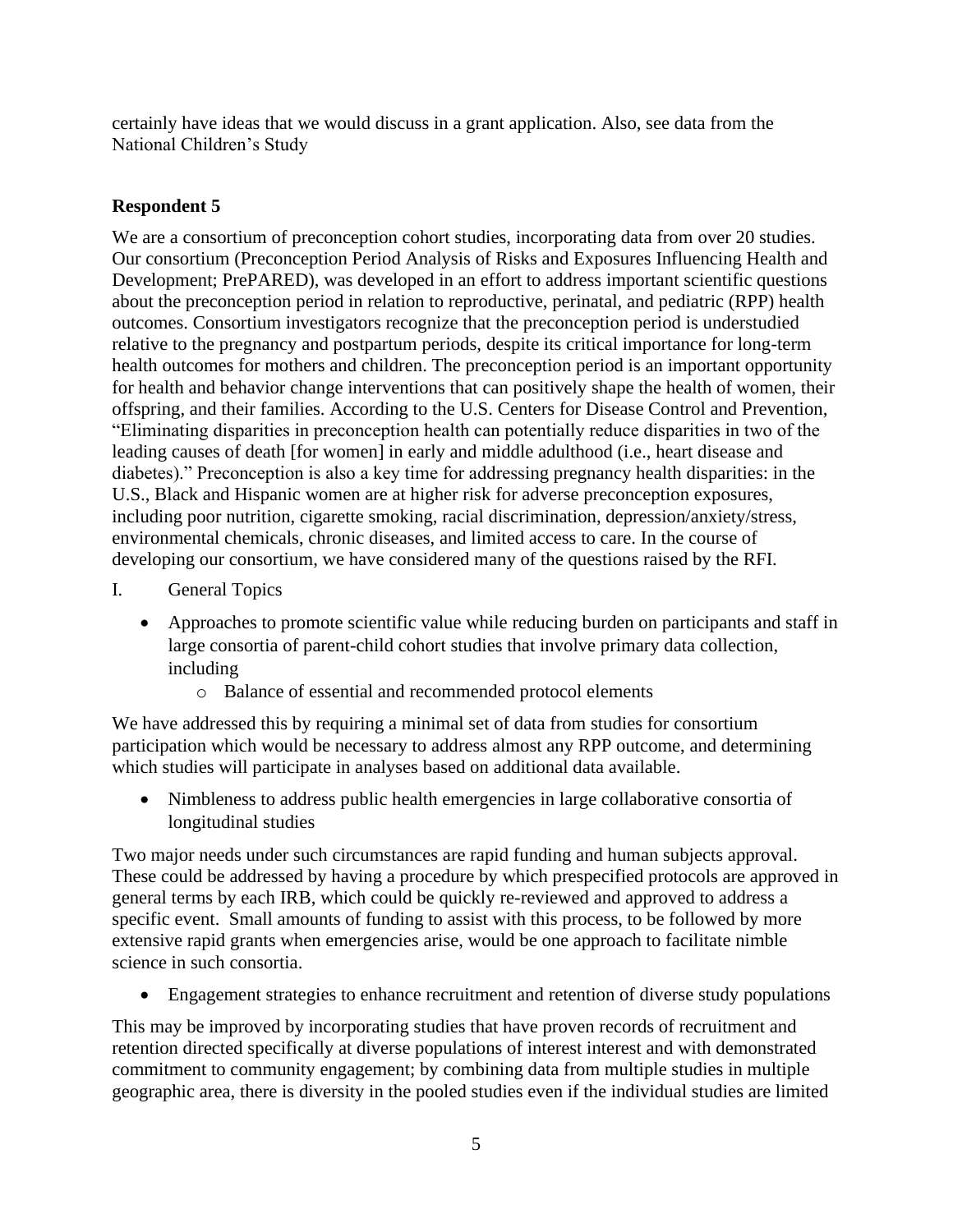to single populations. In addition, we suggest the incorporation of international cohorts, as many of these issues do not stop at the national border.

• Promotion of diversity of the scientific workforce related to child health

A diverse workforce could be supported by encouragement of new proposals with diverse and inclusive study teams, as well as offering diversity supplements, both of which are likely to improve recruitment and retention of diverse populations as well.

II. Preconceptional Origins of Child Health Outcomes:

• Identifying solution-oriented ("so what") scientific questions about preconceptional origins of child health outcomes, based on knowledge from pre-clinical, clinical work, and population research, including but not necessarily limited to the following preconception factors:

Overall, important goals should be identifying critical periods and timelines for interventions, including the time periods where women may be more motivated to change health behaviors and setting that may be most effective to promote health behavior change; identifying independent effects of preconception exposures (as opposed to those which may merely correlate with exposure levels during pregnancy); assessing effects among both planned and unplanned pregnancies; and addressing heterogeneity and interaction by covariates such as race/ethnicity, maternal age, and location. Investigating associations between the various exposures and key reproductive outcomes (such as time to pregnancy and miscarriage), in addition to perinatal outcomes, and the health of the child and of the biological parents is critical to a full understanding potential causal relationships. Few preconception interventions have been rigorously evaluated.

Obesity and lifestyle factors such as diet, sleep, physical activity: Important scientific topics include: the extent to which effects of obesity on pregnancy can be effectively mitigated by health behaviors during the preconception period; the degree to which intentional weight loss attempts improve or worsen outcomes, considering effects among those who are unsuccessful or rebound during pregnancy or later; optimal yet achievable recommendations for diet and physical activity; and when clinical or public health recommendations should be put into place, balancing concern about pregnancy and next-generation health with respect for autonomy and varied reproductive intentions, including recommendations to delay pregnancy in order to institute behavioral changes.

Physical and chemical exposures: Important scientific questions include: the extent to which preconception exposures have effects independent of or additive to exposures during pregnancy or levels measured during pregnancy, and whether diet and nutrition can mitigate effects of chemical exposures.

Fathers: Important scientific questions include: The extent to which there are independent, biological effects of paternal preconception exposures, and if so, biological mechanisms for their effects. Paternal exposures are particularly important if epigenetic mechanisms are being considered, as animal studies often indicate effects via the paternal line. Including studies with information on fathers, as several of our cohorts have, allows for ability to control for confounding by male partner characteristics. From a translational perspective, an important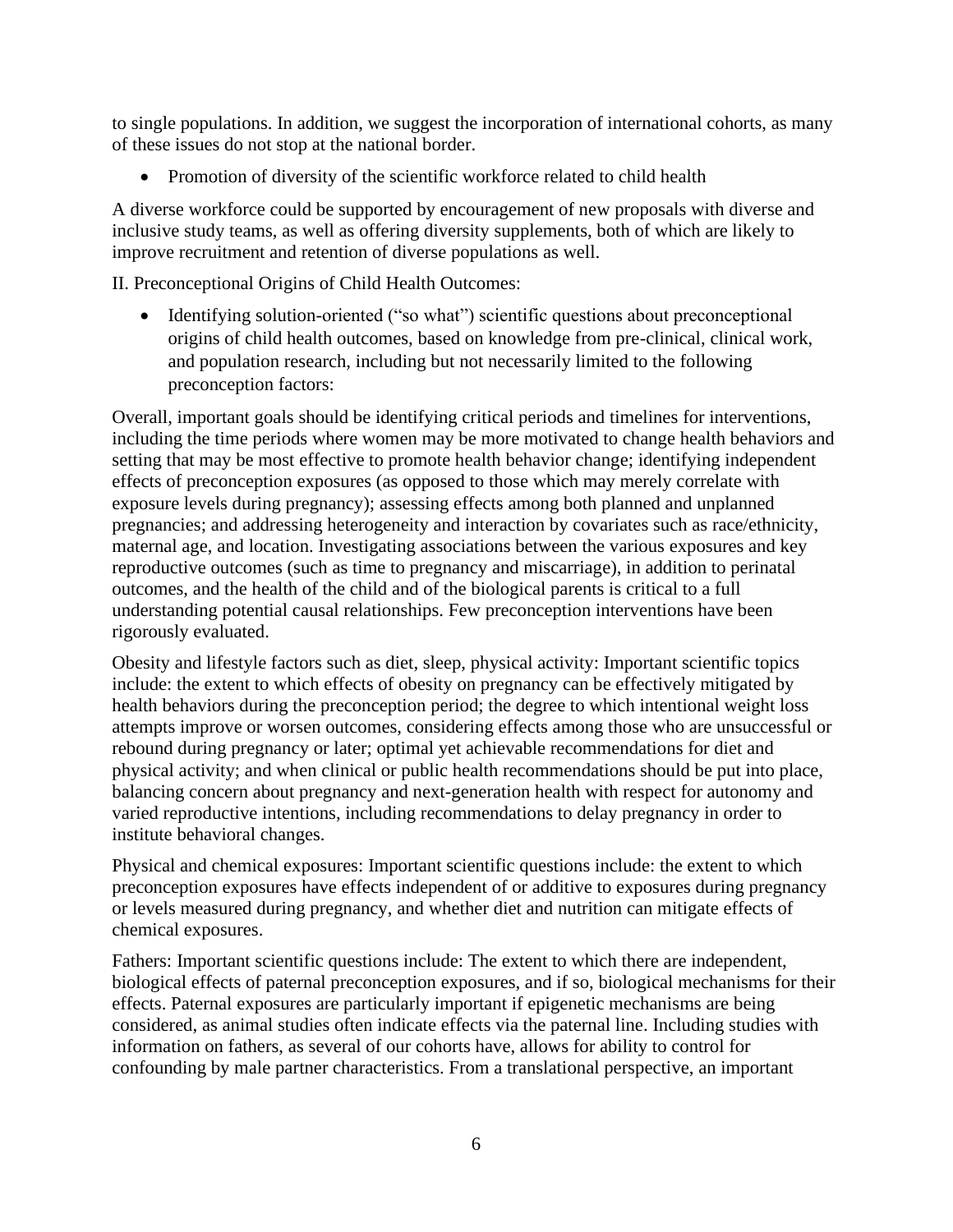question is whether preconception interventions can be more effective when they target the family unit/couple, rather focusing strictly on the mother.

Psychosocial and societal influences: Important scientific questions include: comprehensive assessment of the effects of adverse childhood experiences, stress and traumatic experiences, mood disorders (particularly maternal depression) on RPP health outcomes; long-term and transgenerational effects of racism and discrimination; whether these factors have direct biological effects (e.g., via stress hormones), or have effects primarily mediated through differential access to societal resources (e.g., access to healthy foods, health care, education, occupation, income, wealth), correlated behaviors (smoking) or postpartum mental health; how all these factors contribute to health disparities.

- Strategies for recruiting participants preconceptionally, and retaining through pregnancy into childhood
	- o Feasibility of different strategies, including ensuring adequate sample sizes of births and participant diversity, from
		- Young women and men, already participating in ECHO cohort studies, entering reproductive age
		- Women with a recent pregnancy in ECHO, and their partners, who may have a subsequent pregnancy
		- Women and men of reproductive age irrespective of previous participation in ECHO

Broadly considered, preconception studies have three options: 1) recruit pregnant women and retrospectively collect data on the preconception time frame, either from records or interview; 2) recruit couples actively attempting pregnancy; 3) follow reproductive-aged individuals and assess pregnancies when they occur.

Advantages to Young women and men, already participating in ECHO cohort studies, entering reproductive age: efficient, captures both planned and unplanned pregnancies.

Disadvantages to #1: does not include sterile couples, may produce recall bias or bias in biomarkers whose levels are affected by time or pregnancy itself

Advantages to Women with a recent pregnancy in ECHO, and their partners, who may have a subsequent pregnancy: efficient, allows for detailed examination of the period prior to pregnancy, includes couples along the full spectrum of fertility (including those who conceive quickly, who never conceive, and who take longer than 12 months), allows full ascertainment of pregnancy outcomes other than live birth, allows for longitudinal data collection on changes in risk factors, particularly behavior

Disadvantages to Women with a recent pregnancy in ECHO, and their partners, who may have a subsequent pregnancy: couples planning pregnancy are not representative of all pregnancies and offspring; they may have better health behaviors but may also be more likely to be subfertile, especially if they are older or wait to enroll in the study, even for a month or two after trying to conceive

Advantages to Women and men of reproductive age irrespective of previous participation in ECHO: more generally representative, captures both planned and unplanned pregnancies, includes individuals who do not conceive (either intentionally or unintentionally), Able to collect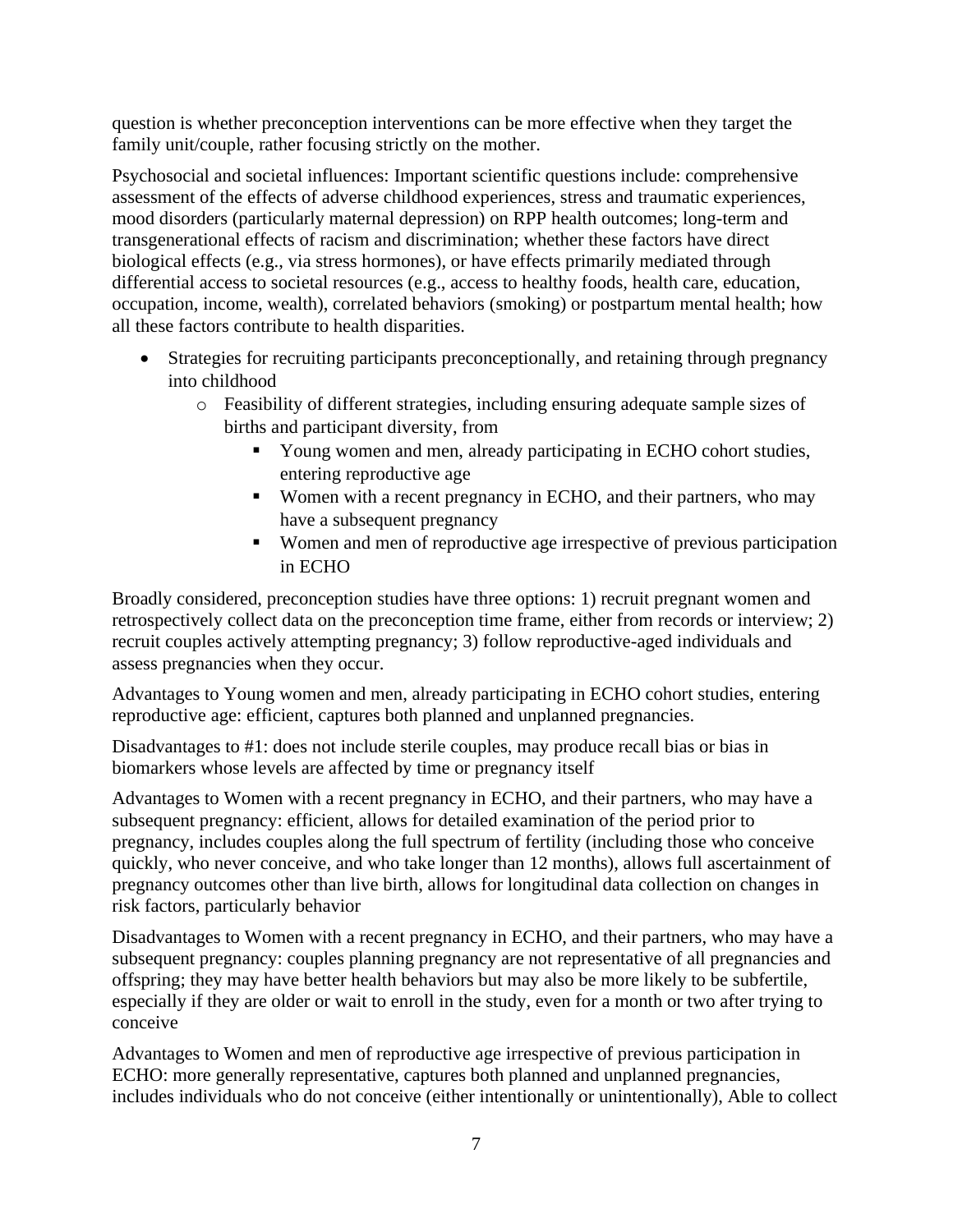all pregnancy outcomes. Collects preconception information during the preconception period, including on natural history of behavior and behavioral changes, and does not suffer the limitations of retrospective assessments.

Disadvantages to #3: requires greater investment of time and sample size to capture the same number of pregnancies, and timing of study visits relative to pregnancy may not be consistent (unless visits are very frequent).

A special case of Women and men of reproductive age irrespective of previous participation in ECHO is to recruit women during pregnancy and follow them for subsequent pregnancies; this approach offers many of the advantages of #3, while it enriches the sample for fertile couples and those who want more children. It also allows for assessing the impact of interpregnancy health behavior changes.

Another special case of Women and men of reproductive age irrespective of previous participation in ECHO is to follow young people as they enter reproductive years. For example, if young people enrolled in ECHO as children are followed for pregnancy, this allows for examining possible multigenerational effects.

• Measures and biospecimens from prospective mothers and fathers that cohorts should collect prior to or in early pregnancy, including among the 3 sources of potential participants above

At a minimum, information for cohorts participating in our consortium is available on maternal age, race, education, parity and gravidity, tobacco use, BMI, and outcome of any pregnancies (livebirth, miscarriage, stillbirth). In addition, it is necessary to know calendar year of any measurements and the time between the measure and the pregnancy.

Most studies in our consortium also include information on pregnancy complications such as hypertensive disorders, birth outcomes, pre-existing chronic conditions such as hypertension and diabetes, weight gain during pregnancy, alcohol and other substance use, and income. Additional key information includes time to pregnancy (which can be assessed retrospectively, but must be detailed), and the use of any fertility treatments to conceive, particularly any use of donor gametes. Paternal demographic information is highly desirable.

Blood and urine are the most generally useful biospecimens.

## **Respondent 6**

To Whom it May Concern,

Thank you for the opportunity to offer feedback for the ECHO program. I have been studying Black American youth's racial discrimination experiences for over 20 years and earned a Ph.D. in Developmental Psychology. I have expertise in understanding the prevalence of racial discrimination experiences, the impact of those experiences on Black youth's mental health and overall development, constructs that interrupt the effects of racism on Black youth's development and mental health, and specific contexts where racial discrimination is most likely to occur. I am currently an associate professor in the School of Family and Social Dynamics at Arizona State University. I spend most of my professional time conducting research on Black youth's experiences with racism and I have over 50 peer-reviewed publications on this topic. The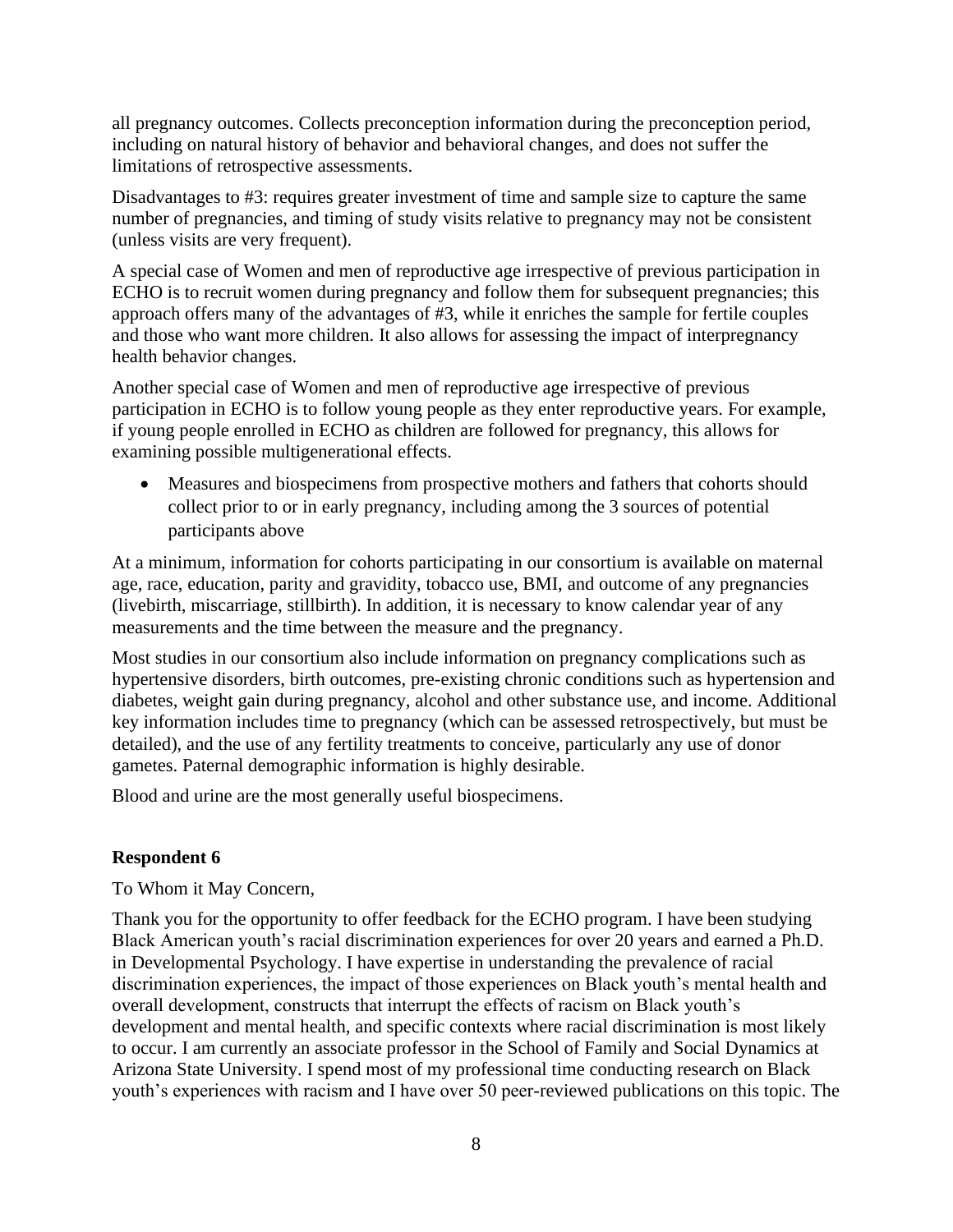Society for Research on Adolescence commissioned me as the lead author to write a consensus statement detailing the impact of racism on Black youth. Last summer, I organized and co-hosted an antiracism webinar for the Society for Research in Child Development on June 30, 2020. Last summer, I also participated in a Town Hall discussion on racism organized by my local PBS station. I am recognized as an international expert on racism, especially as it pertains to understanding the impact of racism on Black youth's development and health.

#### Promotion of diversity of the scientific workforce related to child health

I have perused the ECHO-wide Cohort Data Collection Protocol, and noticed something striking. The leadership team includes all White individuals despite the fact that the majority of youth under the age of 15 are non-White (Frey, 2019). Where are the Black, Latinx and Asian and members of the ECHO leadership team? Two of the largest organizations dedicated to the study of child and adolescent development include the Society for Research in Child Development (SRCD) and the Society for Research on Adolescence (SRA). I have been a long- standing member of both organizations and they include significant numbers of Black, Latinx, Asian and Native American scholars with expertise in their respective populations. SRCD includes the Black, Asian, and Latinx caucuses, and the Ethnic and Racial Issues Committee and the Equity and Justice Committee. Yet, the leadership team for the ECHO program is all White. Why was it acceptable to organize a large scientific study of children in the United States without a diverse leadership team? This needs to be rectified immediately! The noticeable lack of diversity in the leadership team is related to the second point that I wish to make.

#### Psychosocial and societal influences

While perusing the ECHO-wide Cohort Data Collection Protocol, there are no measures of racism for the parents/guardians or the children despite the fact that racism is a significant environmental factor for child and adolescent development. For example, racism is felt in utero among Black American youth. Previous research has shown that maternal racial discrimination experiences were linked to adverse birth outcomes such as low birthweight, preterm birth, and small for gestational age among ethnic-racial minority women (Alhusen et al., 2016). Racial discrimination is experienced by Black youth when they enter preschool between the ages of three and four. The US Department of Education released data showing that although Black American children represented 18% of preschool enrollment, they comprised 42% of preschool students suspended once and 48% of preschool students suspended more than once (US Department of Education, Office for Civil Rights, 2014). Black

American youth experience racial discrimination early in life and prior to formally starting school. Black American youth demonstrate knowledge of negative racial stereotypes about their racial group around age six (Pauker et al., 2010), and experience racial discrimination early in middle childhood (Coker et al., 2009).

The protocol includes the Everyday Discrimination and Experiences of Discrimination, which assess general discrimination. General discrimination is not equivalent to racial discrimination (e.g., the behavioral component of racism) or racism-related experiences. I want to reiterate that the current ECHO protocol does not include assessment of child/adolescent or parent/guardian experiences of racism or racial discrimination, which is a huge problem. Given that racial discrimination experiences increase during childhood and adolescence (Greene et al., 2006), there should be annual assessments of racial discrimination for the ethnic-racial minority parents/guardians and children.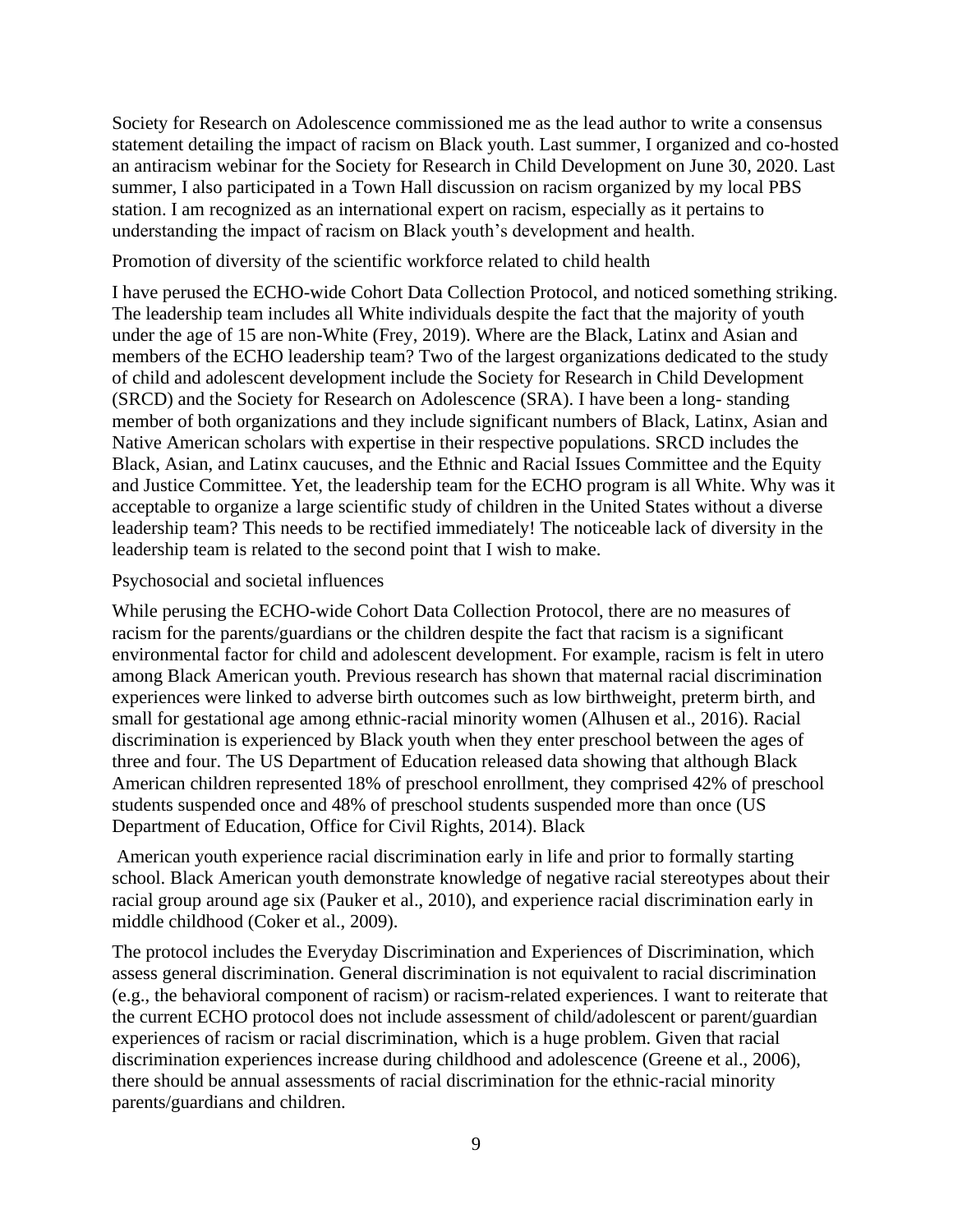Furthermore, the physical environment measures don't include assessments of institutional racism, which does the most harm to ethnic-racial minority children and adolescents (see Seaton, 2020). Where are assessments related to whether families reside in a food desert, near a toxic waste site, and/or near a hospital? Where are assessments related to police indicators since ethnic-racial minority neighborhoods tend to be overpoliced, which is a risk factor for being swept into the penal system? All of these are indicators of institutional racism that are lacking in the current ECHO protocol. This needs to be rectified immediately.

I truly hope that the ECHO leadership team responds to this feedback and incorporates non-White scholars into the leadership team, and racism related measures into the protocol. I am happy to talk further if desired.

#### References

Alhusen, J. L., Bower, K. M., Epstein, E., & Sharps, P. (2016). Racial discrimination and adverse birth outcomes: An integrative review. Journal of Midwifery & Women's Health, 61, 707–720. doi:10.1111/jmwh.12490

Coker, T. R., Elliott, M. N., Kanouse, D. E., Grunbaum, J. A., Schwebel, D. C., Gilliland, . . . Schuster, M. A. (2009). Perceived racial/ethnic discrimination among fifth-grade students and its association with mental health. American Journal of Public Health, 99, 878–884. doi:10.2105/AJPH.2008.144329

Frey, W.H. (2019). Less than half of US children under 15 are white, census shows. Brookings Institute. https://www.brookings.edu/research/less-than-half-of-us-children-under-15-are- whitecensus-shows/

Greene, M.L., Way, N. & Pahl, K. (2006). Trajectories of perceived adult and peer discrimination among Black, Latino and Asian American adolescents: Patterns and psychological correlates. Developmental Psychology, 42, 218-238. doi:10.1037/0012- 1649.42.2.218

Pauker, K., Ambady, N., & Apfelbaum, E. (2010). Race salience and essentialist thinking in racial stereotype development. Child Development, 8, 1799-1813. doi:10.1111/j.1467- 8624.2010.01511.x

Seaton, E.K. (2020). A Luta Continua: Next Steps for Racism Research Among Black American Youth. Child Development Perspectives,14, 244-250. doi:10.1111/cdep.12388

U.S. Department of Education Office for Civil Rights (2014). Civil rights data collection: Data snapshot (school discipline). Issue Brief No. 1. Retrieved from https://www2. ed.gov/about/offices/list/ocr/docs/crdc-discipline-snapshot.pdf

Learn more about racism!

#### **Respondent 7**

Dear NIH ECHO Program Office,

In response to the Request for information (RFI) on enhancing the science for the Environmental influences on Child Health Outcomes (ECHO) program, Notice Number: NOT-OD-21-108, please see comments below addressing some topics mentioned in the notice.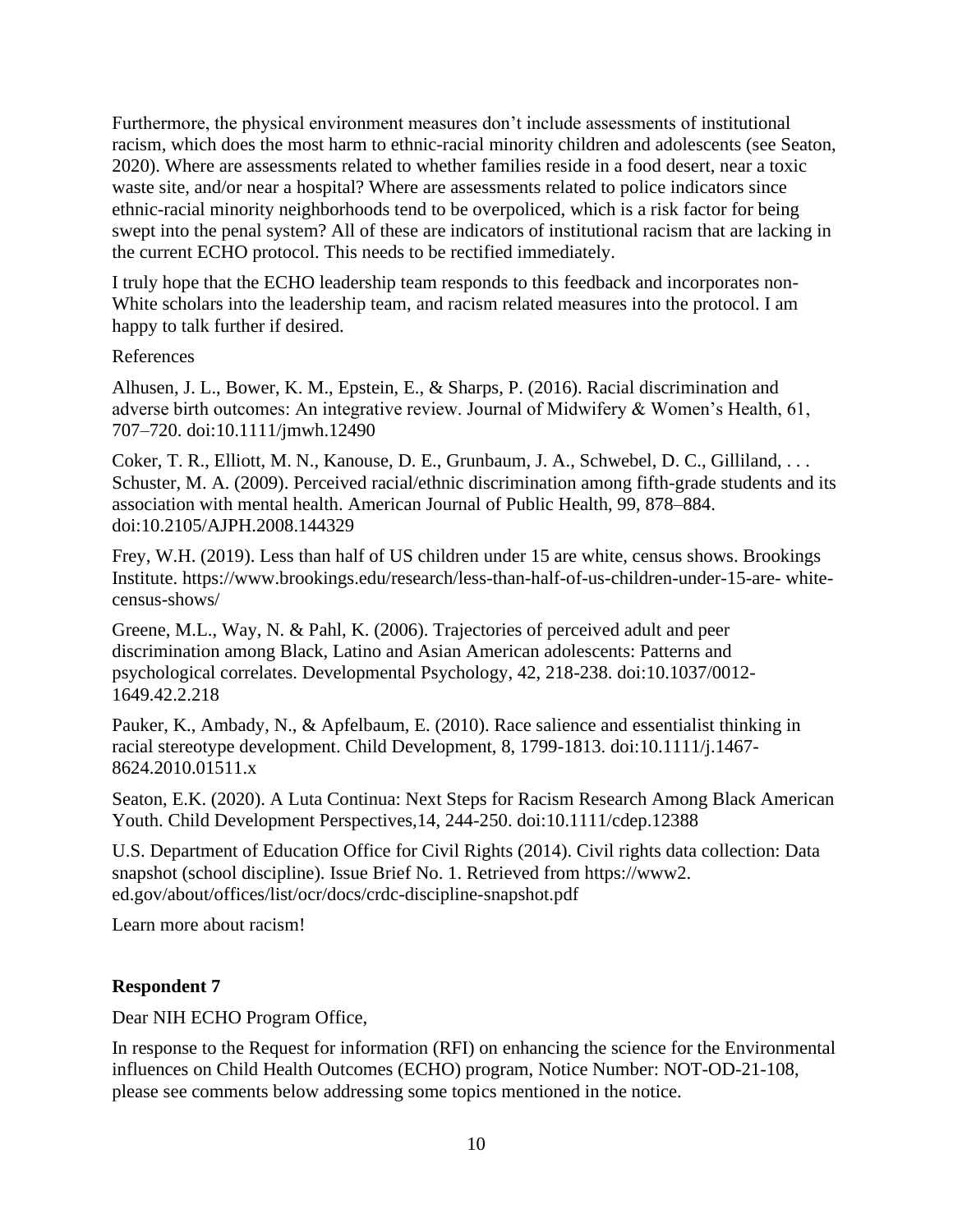Has sibling recruitment been considered?

There is a need to address approaches to reduce burden on participants and staff. Suggestions for doing so include: 1) lessen the administrative work on PIs; and 2) allow cohorts to carryover funds in a more seamless and less cumbersome manner to facilitate study staff retention, maintenance of cohort recruitment and retention, collection of high quality data, and dissemination of key research within and across ECHO sites. The yearly closeout process creates a huge administrative burden on PIs and staff that directly takes away from field collection and analysis efforts and money for research is typically inaccessible for 1-2 months or more each year due to university administrative bureaucracy beyond the PI's control.

While it is important to consider preconception stage (recruitment/retention), adding more elements of data collection to the current ECHO-wide Protocol would likely continue to increase burden on cohorts.

An inherent problem with preconception is that you target the organized couples with distinct plans to have children and you do not capture unintended pregnancies thus causing bias. The same can be said for using participants from fertility clinics. How is this potential for bias being addressed or considered?

# **Respondent 8**

Here are my comments from the live stream event:

*Are there any existing population based studies that look at factors related to a successful vs non-successful pregnancy?*

## *Pregnancy leading to a live birth*

The reason I asked this is because there was discussion about the path forward for the now adults in the childhood cohorts of which my cohort is one. And with the size and scope of echo it might be interesting to look at not just the environmental influences of pregnancy complications but also the social choices of pregnancy with a new generation of adults. Are there factors that lead to an increased or decreased birth rate among certain populations. Are those factors related to prior childhood health complications, environmental influences, etc?

*With the size of echo and the current state of marijuna laws across the country it might be interesting to look at factors related to state drug laws and how those laws affect childhood or family health in either a positive or negative way if that's not already being considered.*

I think my comment here is pretty self-explanatory. The US currently has very different marijuana laws regionally. There may not be a better time to look at the implications of relaxed marijuana laws in an exposed population vs a reference population. Does the law impact the level of marijuana use in the home, the amount that children are exposed to, does this lead to an increased number of medical complications, airways issues, are there benefits? The challenge would be in getting honest reporting of illegal activity in the reference populations with notrelaxed marijuana laws. You may even be able to look at this temporally within regions that recently changed or will change in the near future.

Generally I think the greatest value to echo is in its size and diversity, analyses that may otherwise not have statistical power when stratified in smaller populations is a great and valuable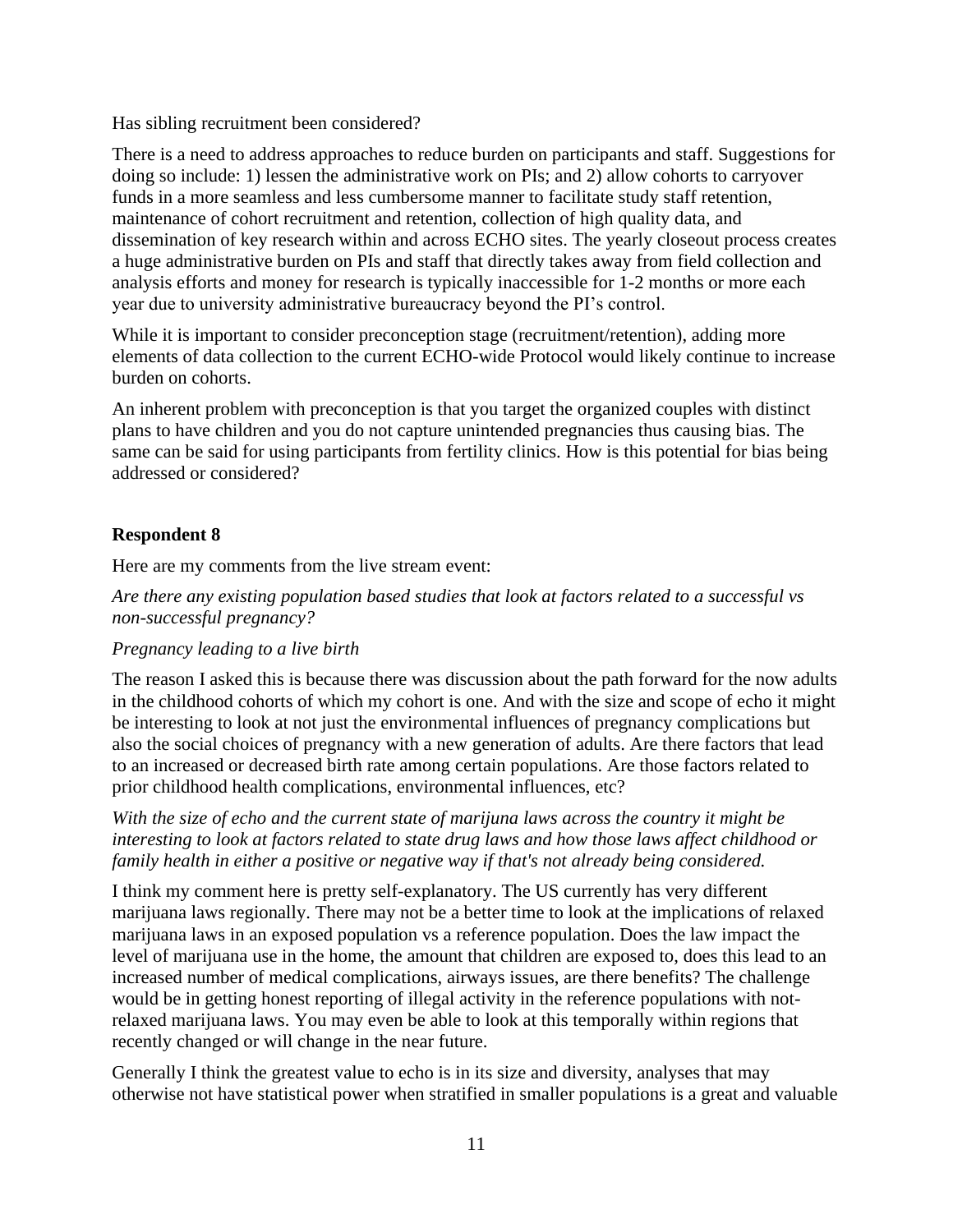use of echo but are there analyses that echo can do that smaller more isolated populations just can't accomplish on their own? Are there regional effects to healthcare, are there fundamental differences in the populations, are their societal or economic differences that persist or don't persist regionally?

## **Respondent 9**

Hello,

I attended the presentation last Thursday on the environmental influences on child health. My close friend Dr. Leslie Thompson, who works in your department, speaks very passionately about the work that he does.

Despite me not having any related experience or knowledge to this field of study, I feel like the team did an excellent job presenting what they're seeking to do. I may not have understood all the technical terms but what I did get out of it is that the team is doing very important work to better understand the different factors that may affect child health.

I appreciate how you made this open to the public and kudos to Dr. Thompson for making it known that I could attend!

As a lay person, I would be interested to learn more about what your department discovers regarding the various contributors to the health of children. I think it will provide valuable information so the public can have a better understanding on how to raise children and see to it they live healthier lives.

Thank you for the time you took for the presentation!

## **Respondent 10**

Included below are some "cutting-edge" papers that should be of interest to the organizers of this meeting. It fits directly into the underlying mechanism that is the theme of the ECHO Preconception Workshop.

If there are any questions, please do not hesitate to contact me.

- 1) Trosko JE (2018) Modulation of Cell-Cell Communication and Epigenetic Mechanisms as a Shared Cellular Mechanism in Diverse Childhood Brain Diseases, Such as Cancer and Autism. *EC Neurology* 10.3: 134-156.
- 2) Trosko JE (2016) A Conceptual Integration of Extra-, Intra- and Gap Junctional Intercellular Communication in the Evolution of Multi-cellularity and Stem Cells: How Disrupted Cell-Cell Communication during Development can Affect Diseases later in Life. *Int J Stem Cell Res Ther* 3:021
- 3) Trosko JE (2011) Pre-Natal Epigenetic Influences on Acute and Chronic Diseases Later in Life, such as Cancer: Global Health Crises Resulting from a Collision of Biological and Cultural Evolution. J Food Sci Nutr 16:394-407. DOI: 10.3746/jfn.2011.16.4.394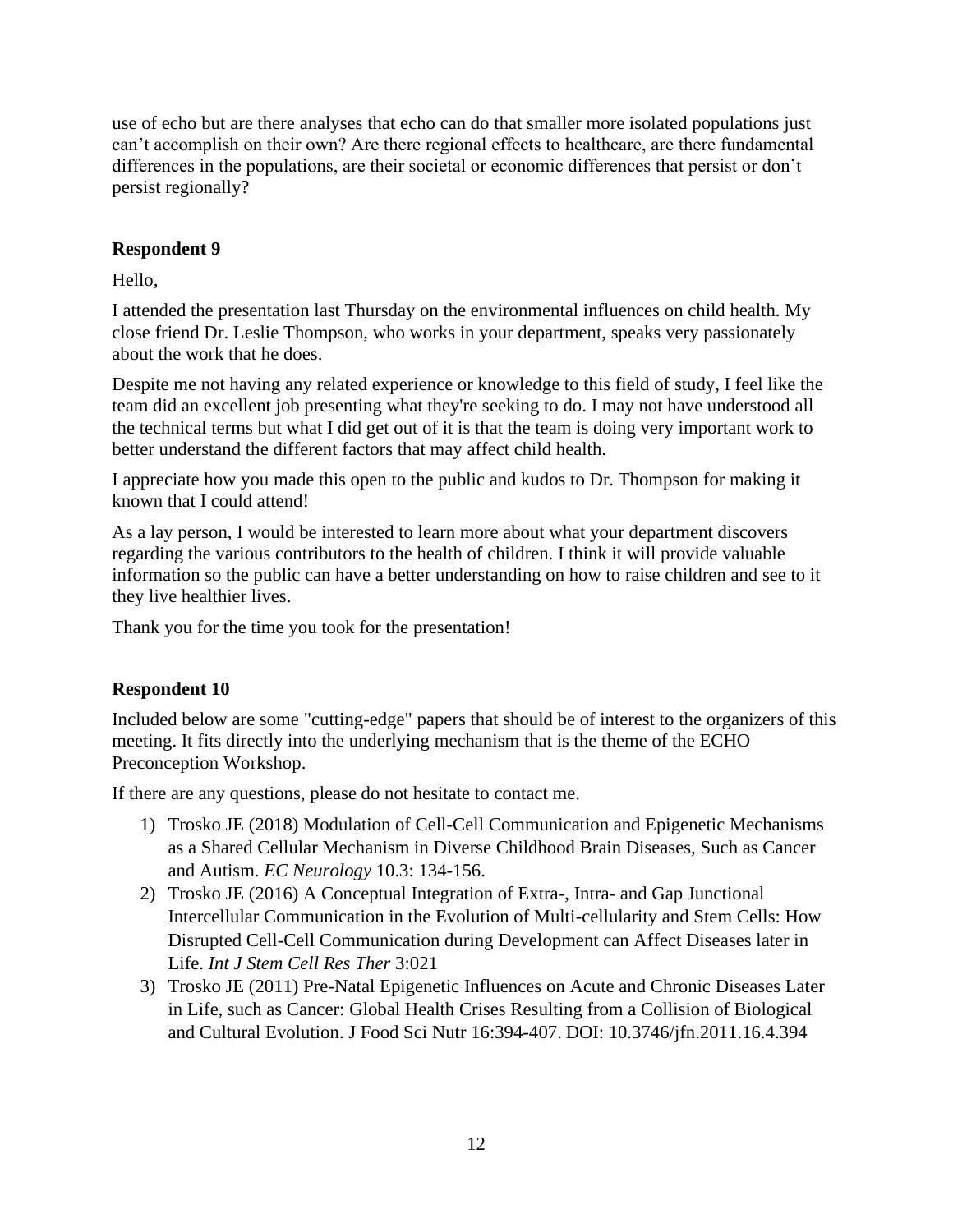## **Respondent 11**

Response to "Request for information (RFI) on enhancing the science for the Environmental influences on Child Health Outcomes (ECHO) program"

Notice Number: NOT-OD-21-108

One of the biggest challenges in longitudinal research is identifying engagement strategies to enhance recruitment and retention of diverse study populations. This is an area where the NICHD-funded Fragile Families and Child Wellbeing Study (FFCWS) has been particularly successful, and perhaps our experience and approach can be informative for ECHO.

FFCWS has followed a large and diverse sample of families with newborns since 1998, with interviews at birth and at age 1, 3, 5, 9, 15, and 22. We are now in the field interviewing the children at age 22. We are also interviewing the person who was the primary caregiver (PCG) when the child was 15 (typically the mother).

We have been extremely successful at retaining a high proportion of our diverse sample. At our most recent completed wave, age 15, 77% of eligible PCGs and 74% of eligible teens participated.

Our survey firm Westat has used birthday cards, address updates, P.O forwarding, phone communication, and web-based interim tracking to maintain contact with participants between waves of data collection. The web-based interim tracking system allows respondents to enter and update their own contact information and provide information for an additional contact person. Participants have also provided social media account information, which can also be used to help locate hard-to-reach respondents.

Once the survey is underway, we make numerous attempts to contact participants. For our age 22 wave, on the initial launch week (week 1) for each case, all participants with viable addresses are sent a postal-mail letter, and an email if the study has an email address. If permission to text has been obtained, two text messages are sent to announce the survey.

Until the primary caregiver begins the survey, they receive:

- If viable mailing address: A reminder postal-mail letter on week 5.
- If email: reminder emails on weeks 2, 4, 6, and 8
- If text permission: reminder texts on weeks  $2, 3, 5, 7$ , and twice on week 8

Until the Young Adult begins the survey, they receive:

- If viable mailing address: A reminder postal-mail letter on week 5.
- If email: reminder emails on weeks 2, 4, 6, and 8
- If text permission: reminders twice a week for weeks 2 through 8. We have modeled this schedule after other surveys of young adults.

Regarding interviewer contacts, our field approach is not a call-center type of design. Each case has a deep history to be reviewed and taken into consideration, and one interviewer is assigned the PCG and YA cases for a family and asked to develop a personalized approach to each case.

Finally, we expect the web-based survey option which we are implementing at the age 22 wave will increase response rates by providing young adults with greater choice and flexibility to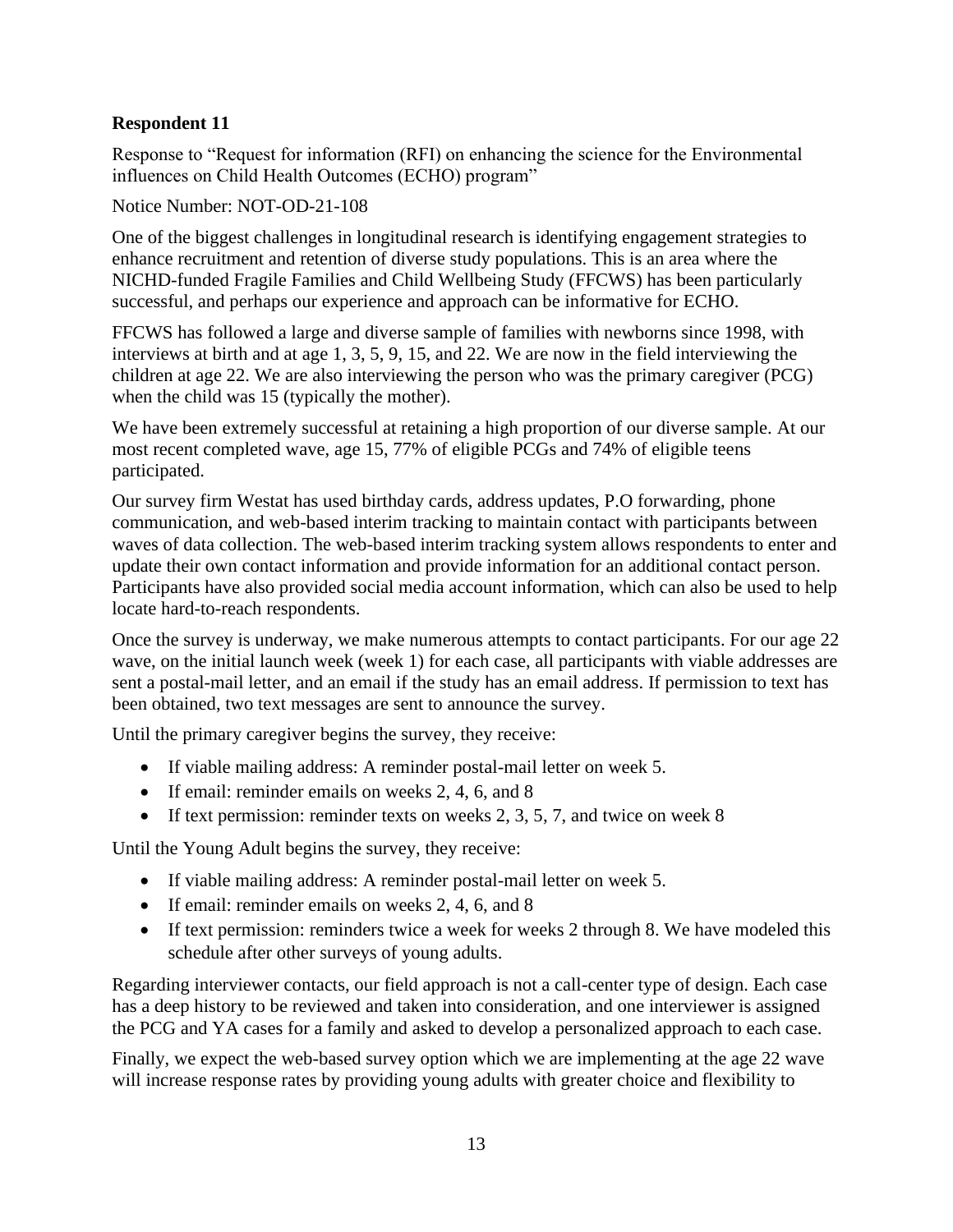participate at their preferred time and pace. Already we are seeing faster response rates due to the web-based option.

We hope these comments will be helpful.

#### **Respondent 12**

Dear Dr. Artega:

As Deputy Director of the ongoing Canadian CHILD Cohort Study (N=3500 families with children born in 2010- 12; www.childstudy.ca), I am familiar with the challenges and opportunities in birth cohort research. As director of the \$5M International Milk Composition (IMiC) Consortium (www.milcresearch.com/imic N=1200 dyads, 4 countries) and co-Director of the Manitoba Interdisciplinary Lactation Centre (www.milcresearch.com), my research is dedicated to understanding the determinants and consequences of variation in human milk and infant feeding practices in longitudinal parent-child cohort studies. Over the past year, I have been an active member of the NIH Breastmilk Ecology: Genesis of Infant Nutrition (BEGIN) initiative focused on defining research priorities in this field.

At MILC, we host a human milk biorepository and specialize in comprehensively analyzing the diverse nutritive and non-nutritive components of human milk. We work with the top milk science labs in the world, and collaborate with machine learning experts to integrate these multiomic milk datasets using 'understandable artificial intelligence' approaches to investigate human milk as a biological system (many components) within a system (the mother-infant dyad). We have experience sending, receiving and tracking human milk samples internationally, optimizing analytical protocols for milk, and minimizing required sample volumes.

I believe ECHO has a unique opportunity to contribute new knowledge in the field of infant feeding and human milk composition. With this in mind, I will comment on two specific RFI Topics.

Topic 1: "Approaches to promote scientific value while reducing burden on participants and staff in large consortia of parent-child cohort studies that involve primary data collection, including Innovative tools and approaches for remote data and biospecimen collection in large epidemiologic studies."

Mother's milk is recommended as the sole source of nutrition for the first 6 months - a critical period of early postnatal development. Breastfeeding is arguably the most important "Environmental Influence" on the newborn microbiome, which affects all aspects of infant development. I strongly encourage your team to ensure that infant feeding practices and human milk composition are addressed in the ECHO Program.

Infant feeding data can be self-reported by online survey. This is a critically important but complicated 'early life exposure' to capture in birth cohort studies. Many studies have done a very poor job of capturing infant feeding patterns - for example, many fail to capture breastfeeding duration and/or exclusivity, and almost none have captured pumped milk, which is fed to over 85% of US infants today. Pumped milk is not equivalent to milk fed directly from the breast, so this distinction is very important.

Breast milk can be collected at home by hand or pump expression, frozen in a home freezer and returned by mail. Depending on the assays planned, it can also be collected on filter paper, dried,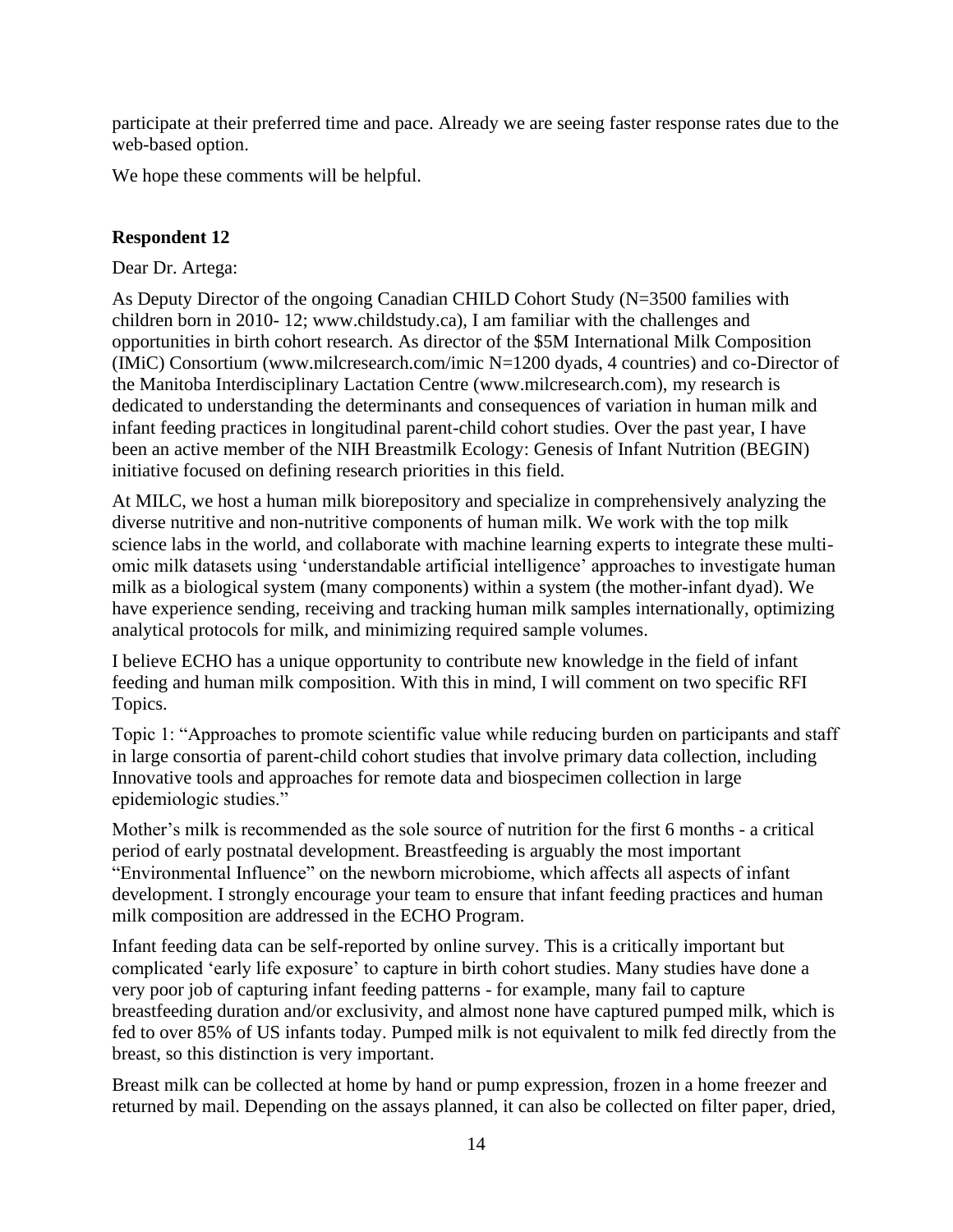and returned by mail - much like a dried blood spot. I have recently co-authored a book chapter about human milk collection for research. At the MILC biorepository, we specialize in collecting, storing and comprehensively analyzing the diverse nutritive and non-nutritive components of human milk.

I would be happy to provide additional information and/or consult with ECHO investigators about collecting feeding data and milk samples, including the optimal frequency and the balance of essential vs recommended protocol elements.

Topic 2: "Nimbleness to address public health emergencies in large collaborative consortia of longitudinal studies."

During the COVID-19 pandemic, I launched two large new collaborative studies: the CHILD Cohort Study COVID- 19 Add-On Study (N>5000 individuals from 1500 families in 4 provinces, ) and the International Perinatal Outcomes in the Pandemic (iPOP) Study (www.ipopstudy.com, >150 collaborators in 41 countries).

Both studies are addressing key questions from policymakers related to the pandemic, and involve regular engagement of these and other stakeholders to ensure that we are asking and prioritizing meaningful questions and rapidly translating results back to these individuals in order to inform decisions. While iPOP is a brand new platform, CHILD has existed for more than a decade. We have been able to 'nimbly' pivot and expand the CHILD platform to address the urgent and evolving needs of policymakers in the current public health emergency. I have learned many lessons during this process - from what to ask and who to engage, to obtaining streamlined approvals and implementing new protocols for remote research. I would be happy to share my experience with the NIH ECHO team.

I hope this information is helpful, and look forward to connecting with the ECHO team to explore opportunities for consultation or collaboration.

## **Respondent 13**

Dear ECHO planning group

Unfortunately, I am unable to attend today's webinar, but I would like all involved in this effort to recognize and acknowledge the two biases that occur repeatedly in preconceptional research and that limit the generalizability of findings unless cohorts are assembled preconceptionally in ways that avoid these biases. I write to you because the address provided in the email for comments seems not to be functional (NIHKidsandEnvironment@od.nih.gov.)

Both biases emerge from the pre-conceptional pool usually used to assemble preconceptional cohorts, that is to say, women planning a pregnancy.

The first bias is fairly straightforward. Surveys have repeatedly shown that only about half of pregnancies in the US are planned, and the characteristics of pregnancy planners and nonplanners are likely to be very different.

The second bias is a function of the ordinary way we approach women planning a pregnancy, which is, in effect, a prevalence survey, and thus dependent on duration of the state we ascertain which is the preconceptional interval. The interval between deciding to get pregnant and actually getting pregnant is quite short in most non-contracepting women. Studies have shown that about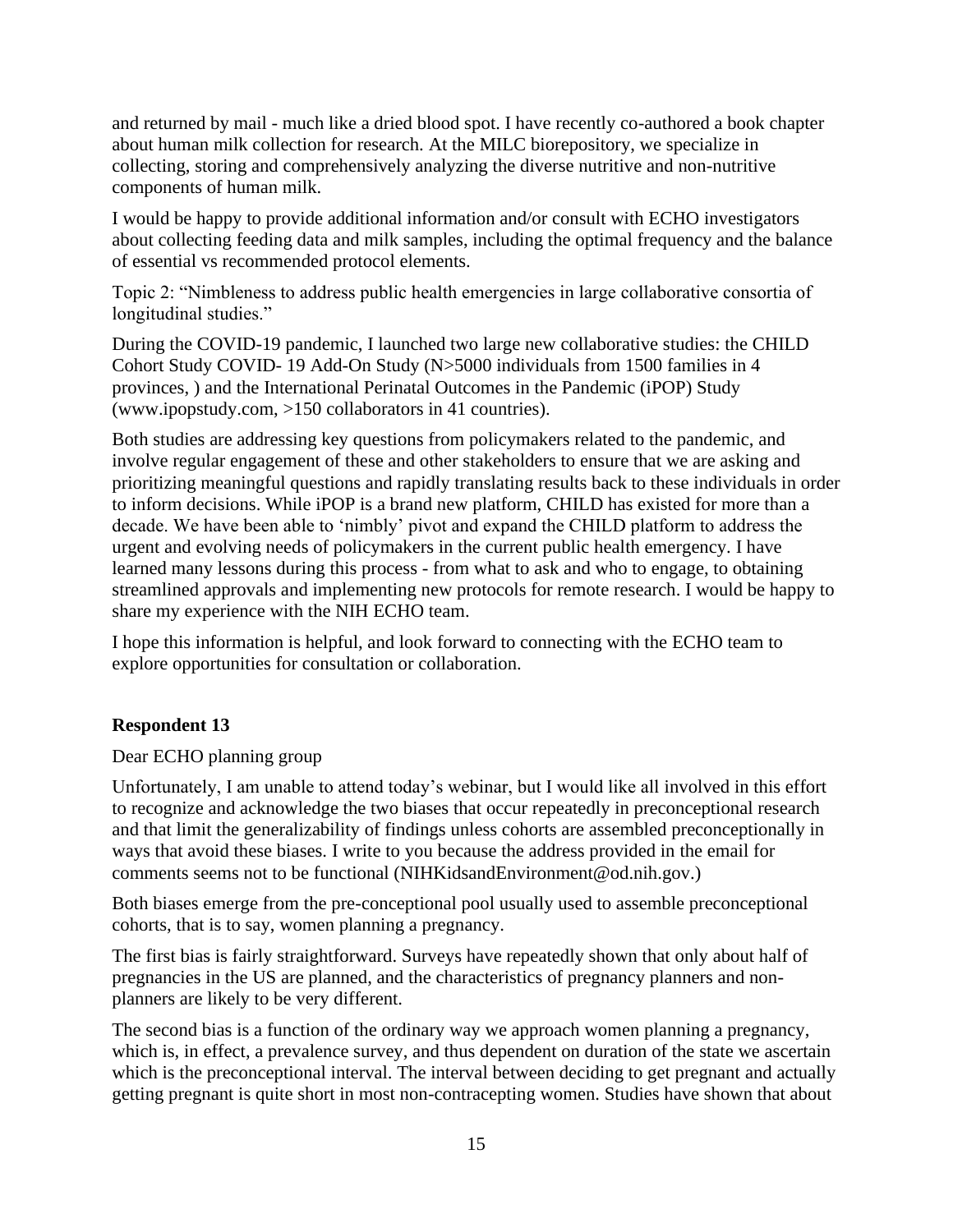25% of women get pregnant in the first cycle, and another 25% in the second cycle. The chances of identifying such women on any form of cross- sectional survey is very small. Thus the women we succeed in talking to and enrolling in studies pre-conceptionally are planners with longer preconceptional intervals.

Virtually all studies involving preconceptional cohorts as usually assembled thus tend to be composed nearly entirely of women who plan pregnancies and who do not get pregnant in the first few cycles. These factors are likely associated with age, with socio-economic status, with fertility and with much else. Whether this matters to the research undertaken in such women depends on the study's hypotheses, but it is important to be aware of the limitations to generalizability emerging from such studies.

Is it possible to assemble a preconceptional sample without such biases?

Yes, but it requires more effort and resources than are usually expended in such studies. The only truly unbiased source of preconceptional data is from a cross-section of women of childbearing age assembled without regard to their pregnancy planning status. This has been done, though infrequently. One study I am aware of drew a sample of women aged 18-24 from a register of drivers' licenses in a county and followed them until pregnancy, pregnancy loss or live birth.

An alternative which is less expensive, but which adds one small bias, is to assemble a cohort of unselected women following their first pregnancy; the likelihood of another pregnancy is highest in the few years after a first. The bias here is the absence of primigravid women. Again, whether this bias matters depends upon the research question, but I judge it to be less worrisome than the two biases noted above.

I trust the webinar will go well, and that this initiative bears fruit in the future.

## **Respondent 14**

RE: NIH NOT-OD-21-108 "Request for information (RFI) on enhancing the science for the Environmental influences on Child Health Outcomes (ECHO) program."

I am writing in response to the above-referenced NIH RFI.

To my mind, there is no question of the vital importance of the mission of the ECHO program and the successes that already are being realized in this context. While several areas could be discussed in terms of enhancing the science in the ECHO program, I will restrict my comments here to the general issue of the Preconceptional Origins of Child Health Outcomes, and a specific proposal to support the development and testing of Personalized Just-In- Time Adaptive Interventions (JITAI) in Women of Childbearing Age.

The detrimental effects of exposure to excess stress during pregnancy on the mother and her developing child (embryo/fetus) are well established, and the development and deployment of efficacious stress reduction interventions clearly is warranted. My colleagues and I submit, based on the following considerations, that the potential benefits of interventions to prevent or ameliorate the effects of excess stress during pregnancy will be substantially greater if such interventions are implemented before women become pregnant. First, the major determinant of variation in gestational characteristics – particularly in the earliest phase of pregnancy – is the woman's pre-conceptional state. Second, the putative effects of excess maternal stress on her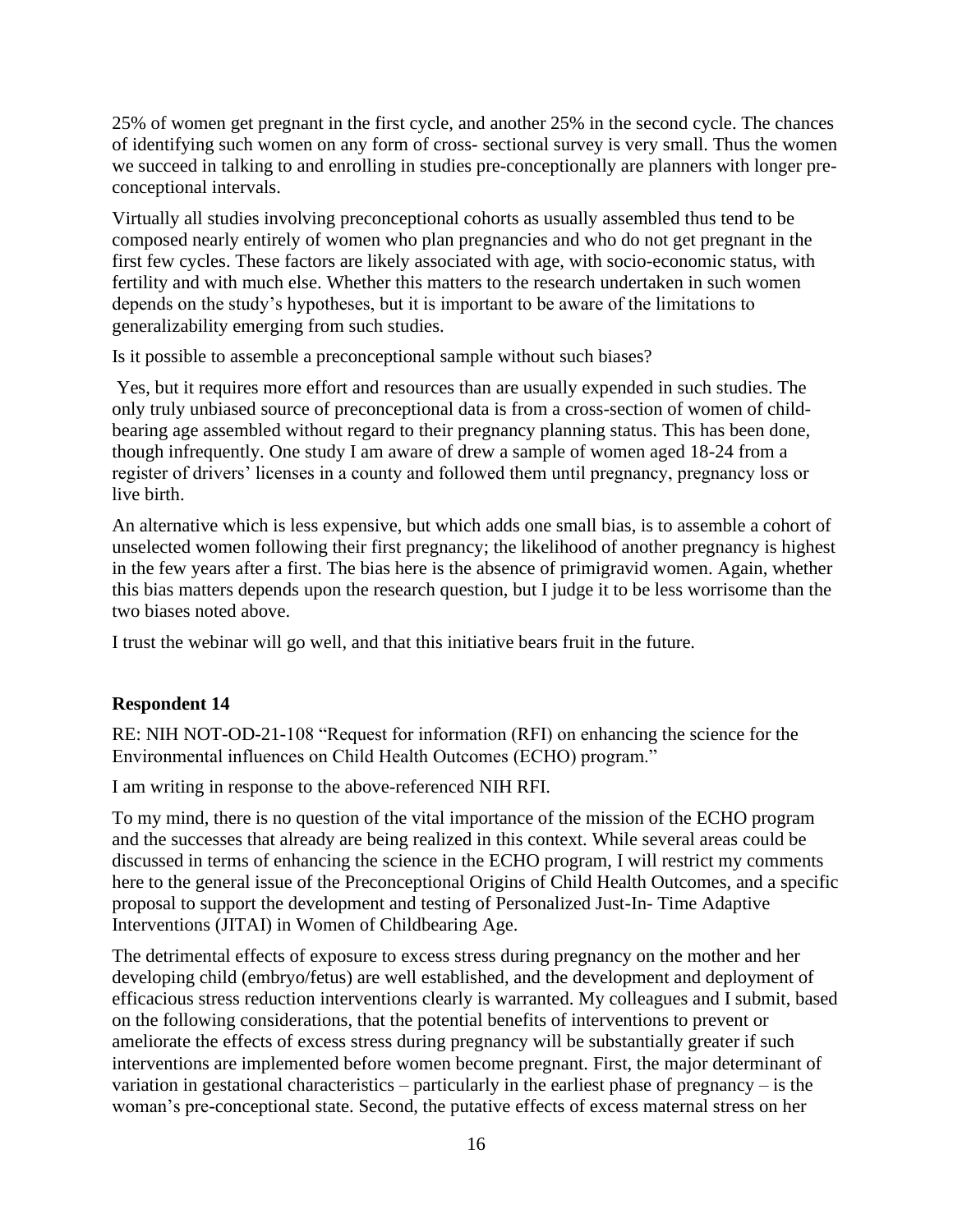developing child may be more pronounced during the first few weeks of embryonic life than during later stages of gestation. Third, by the time most women realize they are pregnant and before any measures to optimize maternal mental and physical health can be initiated (leave aside successfully implemented), substantial development of embryonic and fetal cells, tissues and organ systems may already have occurred. Hence, we focus on women of childbearing age.

While considerable progress has been made in developing interventions that are efficacious in reducing stress, current strategies for their delivery or implementation have several limitations. First, they tend to overlook population heterogeneity in terms of the effectiveness of any given intervention (the "one treatment fits all" assumption); second, their delivery in terms of time, place and context is not optimized; and third, immediate or on-going/continuous feedback has not been incorporated to adapt interventions as they are being delivered. We suggest that recent advances in sensor and mobile technology, coupled with machine learning algorithms and modern data science techniques, now engender the development and testing of personalized justin-time and adaptive interventions (JITAI) for amelioration of stress. In contrast to traditional stress-reduction interventions that rely on the participants' recollection and implementation of stress reduction strategies in real-life stress situations, JITAIs can detect in real-life and in realtime the times and places or situations when individuals are in greatest need of an intervention, and can trigger the deployment of interventions during these times, thereby increasing the likelihood of psychological or behavioral change. The approach to deliver a stress-reduction intervention when it is most needed relies on the use of sensor-based mobile technology for ecological momentary assessments (EMA) of current cognitive, affective, behavioral and physiological states in every-day life, to which JITAIs can be tailored to participants' immediate needs and administered in real time, thereby creating an interactive and dynamic treatment strategy.

#### **Respondent 15**

Matt, my only thought about the ECHO RFI is something you are probably already considering - NIH could create a phone app that allows women to monitor their menstrual cycles and then seamlessly continue to collect information on those planning a pregnancy, getting pregnant, and delivering.

NIH is in such a good position to provide at every stage useful information on normal physiology and healthy behaviors that would motivate women to keep participating. There are already hundreds of millions of women who use commercial apps for this purpose, so there should be a ready market out there for something free, well-designed, confidential, and with health promotion and scientific research as its sole motive.

Some of the existing apps are really excellent, but all are limited in one way or another. I don't know if NIH can justify competing in this hot market with the sole purpose of education and research. A partnership with an existing company might also be possible, although with its own challenges. Full disclosure: our group is already collaborating with researchers at several app companies in the analysis of their massive data. It's a brave new world out there.

The issues are complicated - but something along these lines might be the best possible option for getting the data you seek.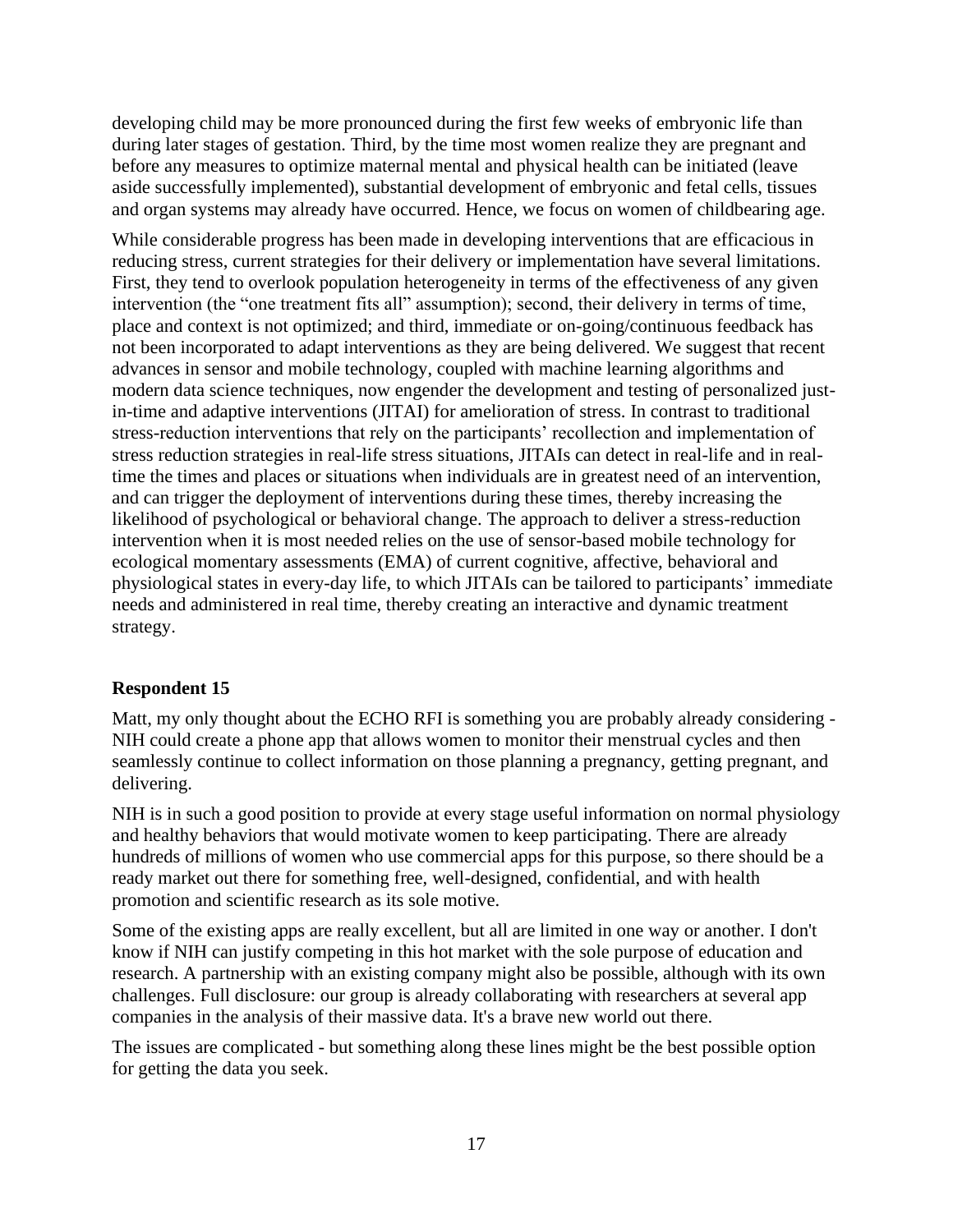#### **Respondent 16**

Dear Dr. Arteaga,

As leaders of an ECHO cohort, it has been a privilege to participate in this team science enterprise and impressive effort to engage as a community of scientists aligned in common goals of improving child health through consideration of environmental influences. On behalf of our cohort award, we are pleased to provide our comments to this Request for Information.

1. Approaches to promote scientific value while reducing burden on participants and staff in large consortia of parent-child cohort studies that involve primary data collection, including but not limited to

Innovative tools and approaches for remote data and biospecimen collection in large epidemiologic studies

The environmental exposure assessment opportunities in the program are currently based on biospecimen, geographic, or questionnaire-based measures. These approaches are not particularly strong for teasing out exposures experienced in different key indoor environments where children spend the vast majority of their time (home, school, daycare). New low burden, low-cost environmental media-based exposure assessment is possible with the advent of low-cost sensor applications which have matured greatly in recent years (e.g., Purple Air or similar lowcost sensors for indoor air assessment, Electrostatic Dust Cloth for settle dust collection).

Drinking water sampling, including private well water, is another area where the program could be enhanced, with HHEAR

Innovative blood collection procedures that allow for painless remote collection should be considered. (e.g., https://www.tassoinc.com/)

Optimal frequencies of data collection

To decrease burden on staff be conscientious about appropriate time for data asks.

Balance of essential and recommended protocol elements

Overall, the ECHO protocol is quite burdensome on both participants and staff. Some participants are faced with completing many online surveys, which take an hour or more to complete when compiled, and in-person study visits can run several hours as well. This level of burden can certainly contribute to participant drop out and/or poor data quality (missing data, skipped visits, etc.). The ECHO program helpfully distinguished essential vs. recommended protocol elements in an effort to prioritize a streamlined and lower-burden protocol that is required (i.e., "essential") but they could have gone further in restricting the scope of the essential protocol. There are several very long and burdensome maternal surveys that are currently essential, some of them asking mothers to recall details such as brand and dosage of vitamins taking during a pregnancy over 5 years ago. The ECHO cohort is so large that it would be over-powered to answer most research questions. It may have worked well, for example, to collect certain data elements only in subsets of cohorts or participants, perhaps chosen to reflect a target population for inference, rather than having all 50,000 families attempt to complete an expansive protocol.

2. Nimbleness to address public health emergencies in large collaborative consortia of longitudinal studies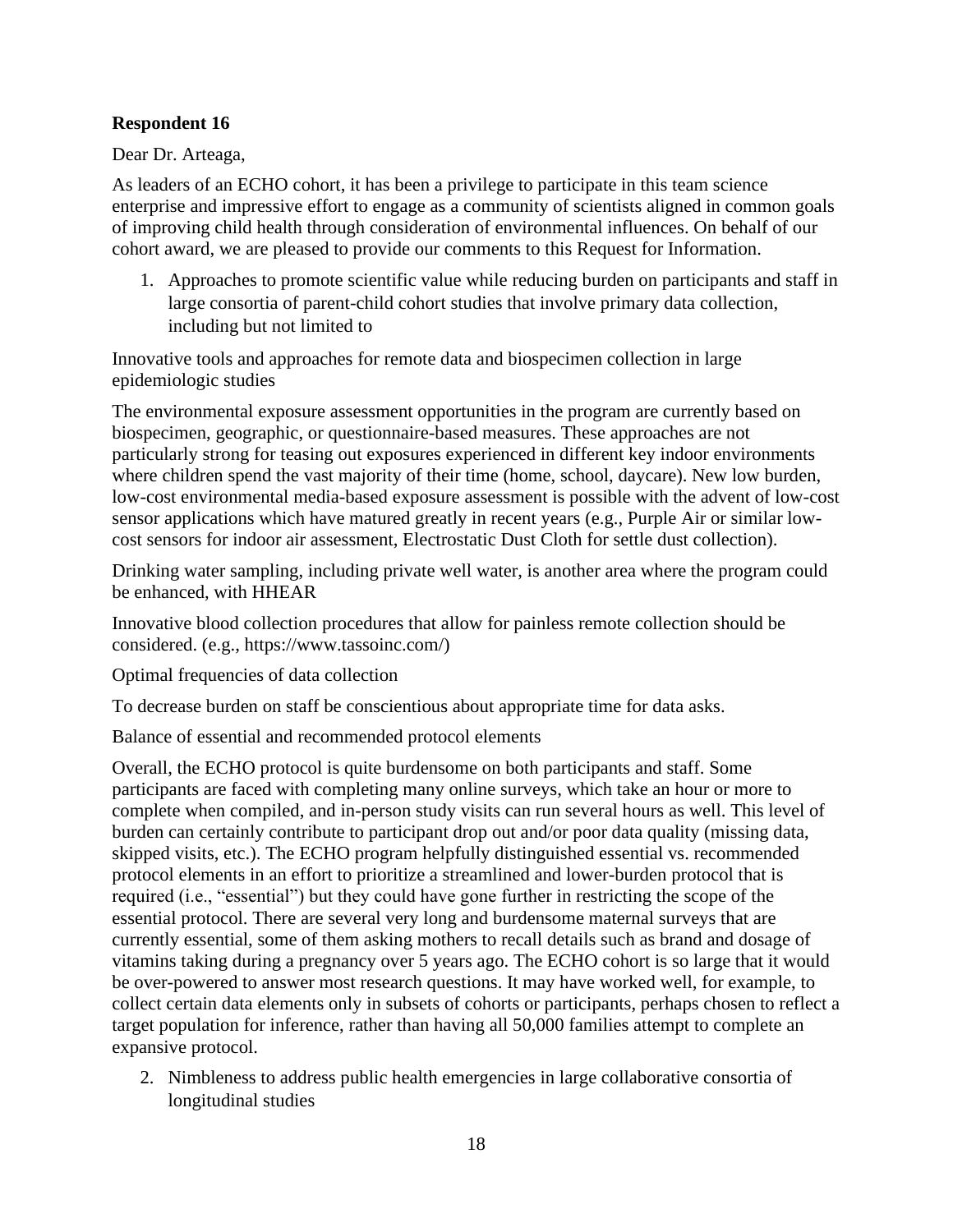The ECHO-wide cohort communication standard is too slow to be able to move quickly in response to an emergency or public health crisis. Needing to wait 2 weeks for an ECHO communication to be approved is in direct conflict with enhancing ECHO's nimbleness. There needs to be an easier way for investigators to communicate with each other. The introduction of IdeaScale may help, but there are concerns that not enough investigators will use this platform for it to fill this important need for faster communication.

We also have challenges related to collecting data quickly over a short period of time. The typical requirements for data collection (i.e., collect once in this life stage) leads to observations that are widely spread out. If future time-sensitive needs arise, we could ask cohorts if they would like to sign on to more of a single or multiple point in time "blast" where the goal is get data on as many as possible over a short period. In other words, if we want to be nimble in response to something specific, we'll need to consider other data collection protocols. Many cohorts did this in response to COVID, but we were too slow at the ECHO- wide cohort level to organize these efforts and the individual cohorts were able to respond much faster.

3. Engagement strategies to enhance recruitment and retention of diverse study populations

Need to prioritize PIs who are from the communities ECHO hopes to recruit from, this would both enhance diversity in leadership and provide insights and trust required for success.

To a significant degree, this is an empirical question. Effective retention and engagement strategies need to be systematically developed and evaluated. The ECHO program could dedicate funds, for example through the OIF mechanism, to encourage empirical tests of different strategies followed by sufficient resourcing to rollout "evidenced-based" (supported) strategies for implementation by cohorts to better reach targeted study populations. Importantly, engagement and retention are separate considerations. Whereas certain strategies may apply to both efforts, work is needed to develop and evaluate strategies that are uniquely suited to each.

Long-term retention is a significant (and costly) consideration, yet selective attrition is a major threat to the validity of longitudinal findings. ECHO could support working groups designed to dedicate significant attention to developing a toolkit of tools (e.g., recommended online location services) and strategies for cohorts to implement. Significant, set-aside resources are needed for retaining participants, especially diverse participants, over extended periods of time with not only financial incentives but other creative efforts.

4. Promotion of diversity in the scientific workforce related to child health:

The few early career investigators who meet underrepresented category are saturated with work (i.e., the minority tax). Programs such as the ECHO Supplement to Promote Diversity need to offer support earlier in the pipeline. Examples could be providing funding for student internships, RA positions for graduate students, etc.

ECHO program and core leadership should be more diverse; the extant Cohort PIs are also not as diverse as they could be and this constrains the pool from which leaders are pulled; efforts should be made to invite and cover the time of leaders from underrepresented backgrounds to join ECHO teams.

A formal mentoring program could be implemented that is directed toward pairing senior investigators with promising early-career scholars from under-represented backgrounds with a systematic, staged work plan that helps scholar work toward independence as investigators.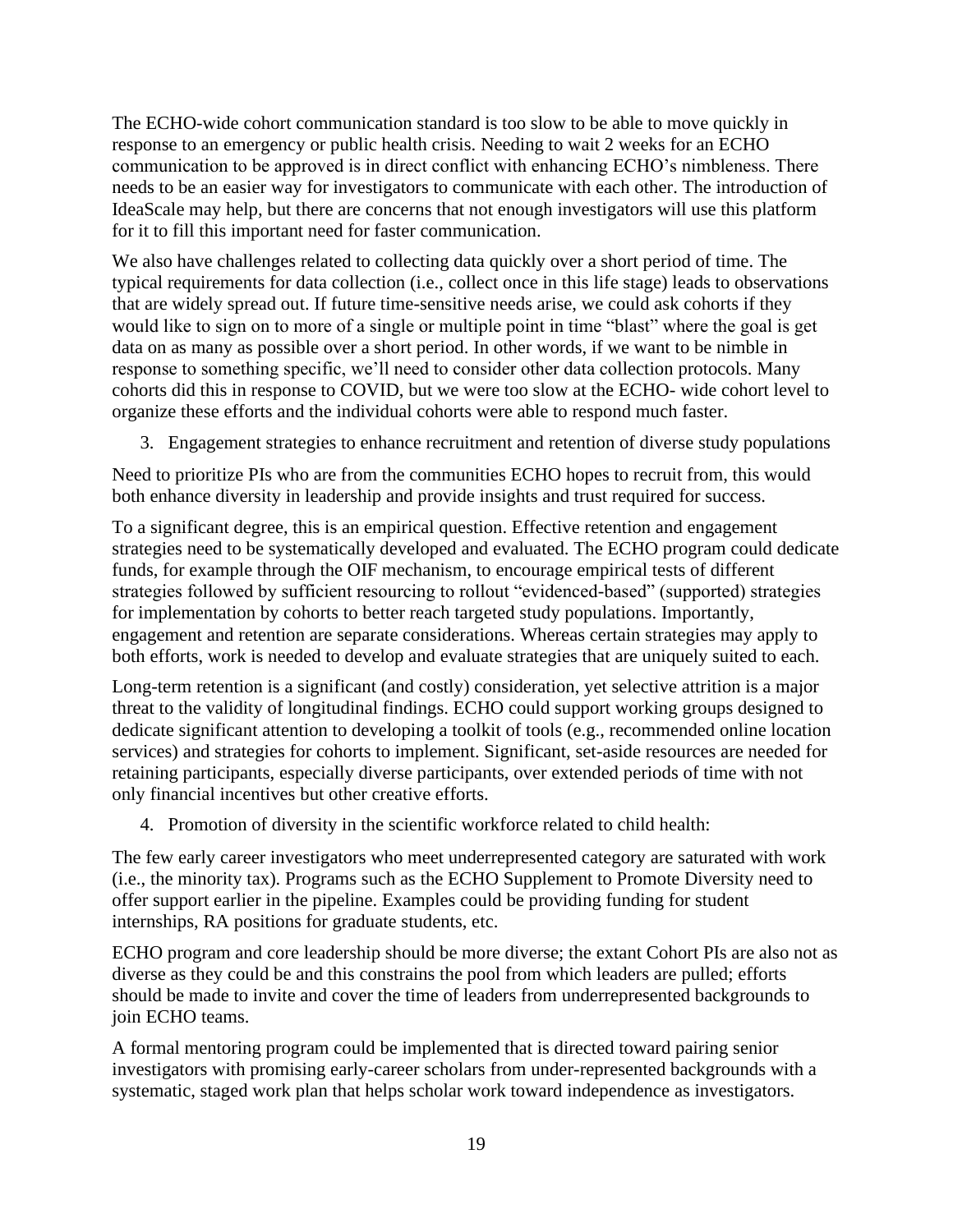5. Preconceptional Origins of Child Health Outcomes:

As ECHO children age, ECHO should not discount the value of examining exposures and outcomes throughout the life course, including later in childhood, adolescence, and through adulthood. Environmental epidemiology focusing on the adolescent period is scant, despite the unique and important changes in exposure and organ system growth and functional development in this period. The adolescent period is also when the incidence of some of the neurodevelopmental outcomes with very high public health burden (e.g., depression) increase rapidly.

Attention to exploration of intergenerational exposures and outcomes related to current ECHO participants might be more compelling and feasible than expanding ECHO's aims to preconception.

The National Children's Study attempted to collect pre-conception data. It may be instructive to carefully study this effort and its successes and issues related to pre- conception research, specifically.

6. Other topics

To achieve ECHO's goals of producing impactful science, ECHO needs people at the national level who are focused on designing concepts and analyses using the end products from the SPLAT and End-User Stakeholder groups. Ideally, cohort investigators with a deep understanding of ECHO would be elevated and compensated to facilitate these "connection moments" where ECHO science responds to the stakeholder community needs. ECHO could budget at the national level or at the cohort levels for a "Stakeholder Science Liaison" whose job it is to coordinate responses.

Funding is needed to adequately cover Investigator time to lead working groups and take on other ECHO leadership roles. This protected time could enhance ECHO's ability to respond to public health crises more rapidly and allow for time to address emerging science needs (analyzing extant data to answer questions and designing new data collection to learn what is needed, as in the case of the COVID-19 pandemic) and to working with stakeholders to translate the science for use.

The ECHO process has resulted in many unanticipated asks from currently involved cohort PIs, Investigators and Staff. Potential grantees should be encouraged to allot sufficient FTE for ECHO-wide efforts.

SPLAT force should be reinstituted.

There needs to be more careful thought devoted to whom ECHO study results generalize. Given that we are a cohort of cohorts and that there was no systematic sampling strategy implemented across components (with some cohorts oversampling for specific outcomes), the "ECHO sample" does not have a well-defined target population. Thus, asking questions about prevalence/incidence of anything within ECHO is mostly meaningless from a generalizability perspective. There are methods we can consider to deal with issues that do not require having perfect knowledge of the sampling strategy to implement (i.e., raking). These are strategies we should consider implementing broadly if our goal is to generalize to children in the U.S.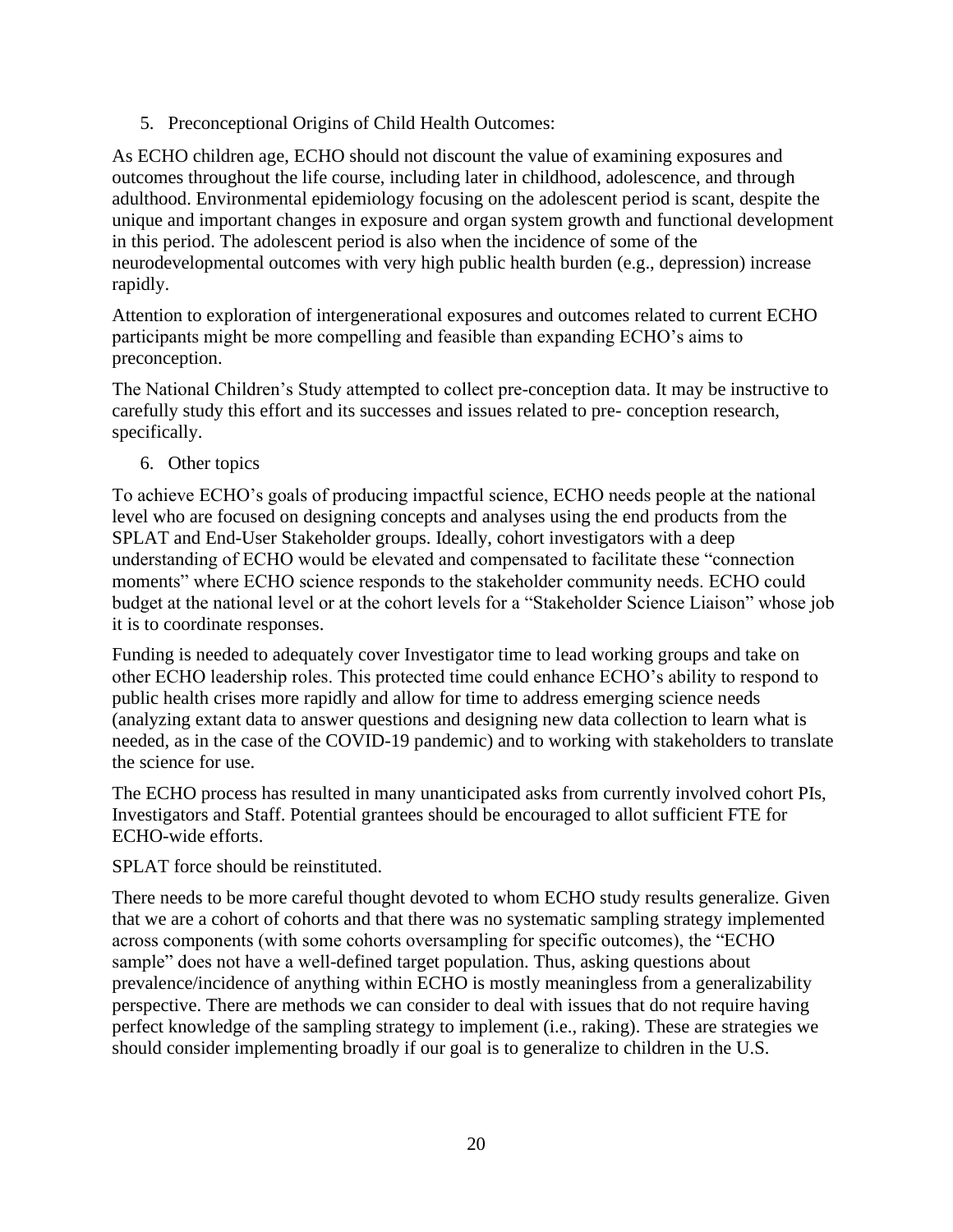#### **Respondent 17**

Dear ECHO,

There is increasing discussion about data libraries and languages and harmonizing data elements to facilitate data sharing. We need to enhance our efforts to standardize our collection of data on the 'environmental' side of environmental health. The expertise to do so may lie outside the EH research realm (e.g. NSF, EPA, env. engineering, housing professionals and organizations like the National Center for Healthy Housing).

ECHO has learned much that could inform simple, basic and realistic ways of characterizing environmental exposures in biomonitoring cohorts to support future analyses. I often wonder how much further we could move toward causes and actions with what we learn from these cohorts if we had basic housing and occupational data, or even zip codes to include in the analyses...but we don't!

For example, are you now pushing out 'geomarker' collection/characterization guidelines for future/ongoing cohorts? Or 'top 3' questions to ask about housing?

There may also be a key role for the private sector: Have you reached out to EPIC and other EMR companies re: how they collect/store SDH info? Conversations with our EMR team (in a DEI context) have made it clear that EPIC's decisions about how to allow/promote SDH information collection are crucial to clinical research. Individual 'users' like one University at a time can't impact them, but I would imagine offering your expertise and role as a key data user could impact them effectively.

Finally, the use of outdoor (even fine scale) air measurements for these analyses continue to baffle me, given the observation that people spend so much more time inside their home than out. I know the BU/Harvard group has done some nifty things by using housing age and heating source to modify outdoor air pollution, but that seems rare.

## **Respondent 18**

To whom it may concern,

RE: NOT-OD-21-108: Request for Information (RFI) on enhancing the science for the Environmental Influences on Child Health Outcomes (ECHO) program

I am writing in response to the above RFI; I am a PI on one of the ECHO cohorts and have some insight into the nature of the program and its standing in the field.

There is no question that the ECHO program is the leading US strategy for understanding how early exposures may have life-long consequences for health outcomes, the factors that moderate risk, and the resulting strategies that may improve health outcomes for the population. The concept that there are "early exposure" effects on health outcomes is not new, but the diversity (and non-reliably) of reported findings is, frankly, a significant concern. In that context, the strategies and logistics of the ECHO program are the needed and necessary responses because they sidestep the problems of numerous and unnecessarily contrasting approaches to answering a clinical or public health question. We do know that there has been quite limited success in promoting health and the science of health. Programs like ECHO are designed to improve the rigor and impact and relevance of research for promoting child and family health. In this age of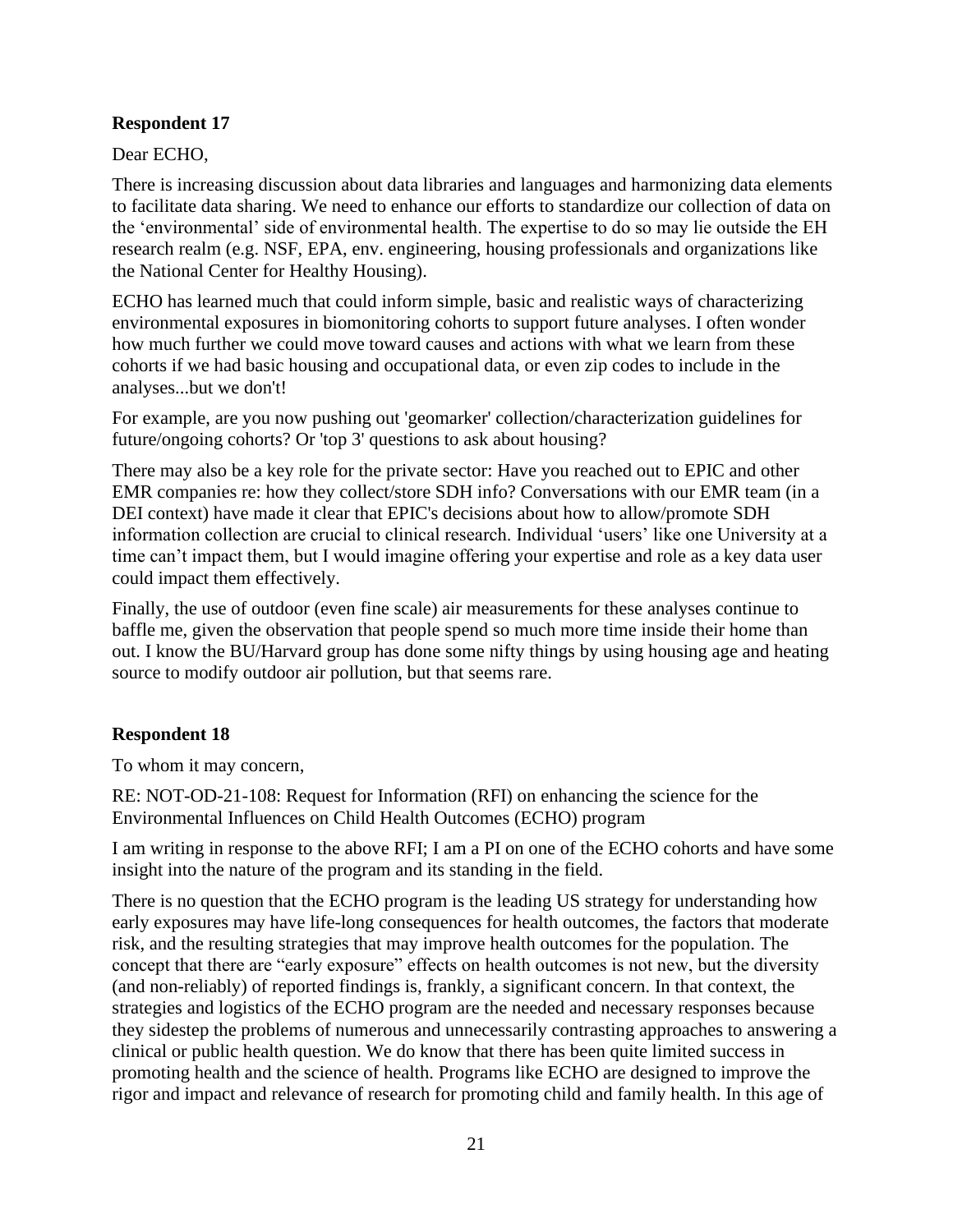limited public understanding of science, sometimes accompanied by actual resistance to science, it is essential that the US have go-to, high-profile, and impactful programs of study. The ECHO program is that, and it is the leading effort for understanding child health, a crucial national concern. Furthermore, given that the standard program model (i.e., R01) budget has not changed in many years, any individual R01 will be severely limited to make a significant impact – especially so in terms of public health significance. That means that the ECHO program can provide the sort of guidance and firm scientific foundation for decisions concerning the health of children and families.

The specific matter of pre-conception origins of health is an important topic, and requires additional interest and consideration. It needs to be considered alongside the already wellestablished prenatal origins of child health, for which we already have an abundance of evidence and opportunities for health promotion. We do not yet see sufficient application of this strong knowledge base, however. What is needed now are efforts to emphasize, for the purposes of public health and public understanding of health, that health begins before birth. While those efforts are in full swing, efforts to build and extend the scientific basis for pre-conception origins of health would be valuable.

## **Respondent 19**

## Information Requested

This RFI seeks input from stakeholders throughout the extramural scientific community and the general public regarding enhancing the science of ECHO.

The NIH seeks comments on any or all of but not limited to, the following topics:

I. General Topics

- Approaches to promote scientific value while reducing burden on participants and staff in large consortia of parent-child cohort studies that involve primary data collection, including but not limited to
	- o Innovative tools and approaches for remote data and biospecimen collection in large epidemiologic studies
	- o Optimal frequencies of data collection
	- o Balance of essential and recommended protocol elements
- Nimbleness to address public health emergencies in large collaborative consortia of longitudinal studies
- Engagement strategies to enhance recruitment and retention of diverse study populations
- Promotion of diversity of the scientific workforce related to child health

We strongly recommend that the ECHO NIH Program staff solicit and carefully consider input from cohort PI's about how to reduce burden on participants and staff. Those who are conducting the EWCP in their cohorts will have the best advice on what aspects are too burdensome for participants or staff. This will likely differ by life stage.

Instead of the current protocol where there are a large number of essential elements and cohorts do not have the flexibility to add recommended elements, we suggest relatively few essential elements that can be collected successfully from all cohorts without creating undue burden, and a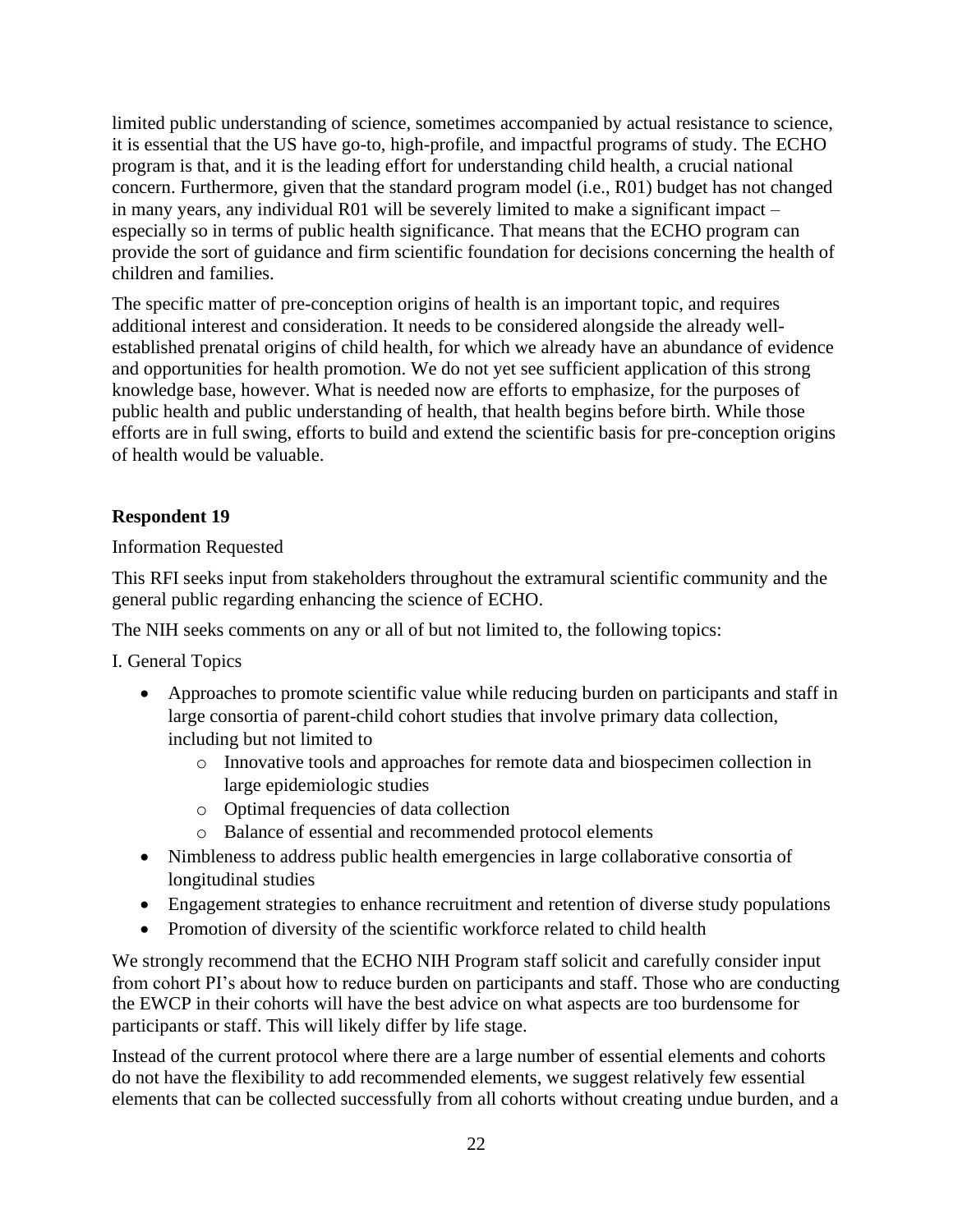requirement that cohorts do a certain percentage of the recommended elements based on the focus, interests and expertise of their individual research groups. We believe this will lead to a higher quality dataset.

II. Preconceptional Origins of Child Health Outcomes:

- Identifying solution-oriented ("so what") scientific questions about preconceptional origins of child health outcomes, based on knowledge from pre-clinical, clinical work, and population research, including but not necessarily limited to the following preconception factors:
	- o Obesity and lifestyle factors such as diet, sleep, physical activity
	- o Physical and chemical exposures
	- o Fathers
	- o Psychosocial and societal influences

We recommend that ECHO NOT be expanded to include a preconception arm. While preconception factors are vitally important and understudied, preconception studies are challenging to conduct and very resource intensive. Given how large and complex the ECHO Program already is, we feel it would be very difficult to implement a preconception arm successfully while at the same time successfully retaining and following the already assembled cohort. A considerable increase in funding would be needed to add a pre-conception arm without jeopardizing the future success of the existing cohort that ECHO has spent 7 years establishing.

- Strategies for recruiting participants preconceptionally, and retaining through pregnancy into childhood
	- o Feasibility of different strategies, including ensuring adequate sample sizes of births and participant diversity, from
	- o Young women and men, already participating in ECHO cohort studies, entering reproductive age
		- Women with a recent pregnancy in ECHO, and their partners, who may have a subsequent pregnancy
		- Women and men of reproductive age irrespective of previous participation in ECHO
- Measures and biospecimens from prospective mothers and fathers that cohorts should collect prior to or in early pregnancy, including among the 3 sources of potential participants above
- Ethical considerations regarding study participation of biological and non-biological fathers

Should a pre-conception arm be added this could be done most successfully within the context of ECHO by recruiting women already enrolled in ECHO but planning a subsequent pregnancy, or children enrolled in ECHO who have reached reproductive age. We do not think it would make sense or be cost effective to recruit new pre-conception cohorts for inclusion in ECHO.

## **Respondent 20**

 $Hello -$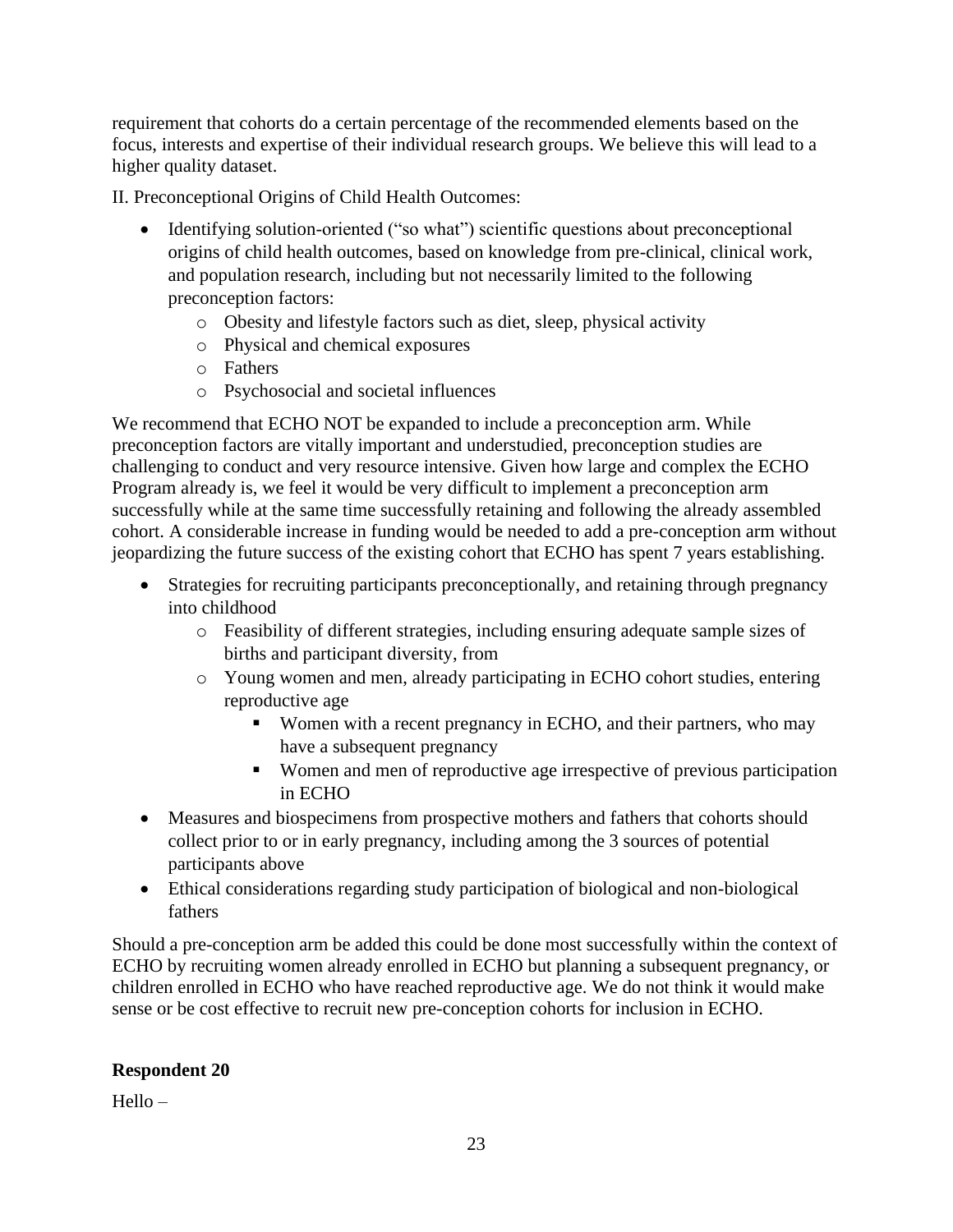Overall, we recommend that NIH put most of its resources going forward into maintaining and following the children already enrolled in the ECHO cohort. The investment in ECHO has been substantial with an enrollment goal of over 50,000 children and their families and over 50% representation of non-white participants. We recommend that any additional funds be devoted to increasing participation in ECHO among under-represented groups.

#### I. General Topics

Regarding reducing burden on participants and staff: we strongly recommend that there be a thorough evaluation conducted to identify lessons learned from implementation of the ECHO Program and its predecessor the National Children's Center Study. The evaluation should identify, discuss and share best practices used to reduce challenges. We also strongly recommend that the ECHO NIH Program staff solicit and carefully consider input from cohort PI's about how to reduce burden on participants and staff. We recommend that funds are invested in all current ECHO participants and following those already enrolled and engaged in the program over time.

We recommend a substantial planning period with priorities and policies determined early-on to reduce burden on staff and participants. Databases should be set up prior to the start of data collection in all languages applicable to the study populations at all sites. For example, to reduce participant burden and help with retention, all surveys should be available online in all applicable languages with the ability for participants to save progress and return later to complete. In addition, goals and metrics used to measure progress should be discussed and determined prior to the start of recruitment, enrollment, and data collection.

Regarding optimal frequencies of data collection: ideally all sites would follow-up a similar visit schedule. We recommend tightening the parameters of the visit windows. For example, the middle childhood visit window is 6 years long. Dividing this up into middle childhood 1, 2, 3, etc. would help to calculate data completeness over time. To assist with retention, we recommend visits happen at least once yearly.

To assist with recruitment and retention of a diverse study population we strongly recommend that study materials are written at an accessible literacy level and that translation of data collection forms and other study materials into languages other than English be a high priority. Further, we suggest ultimate flexibility in enrolling diverse study populations, including allowing for in-person or remote data collection, grace periods for biospecimen and data collection, and adequate resources to assist on-the-ground staff in reaching out to and establishing rapport with diverse communities, including sufficient stipends to reimburse for time and contributions to the study. Finally, we recommend specific funding for community engagement efforts across all cohorts.

Regarding balance of essential and recommended protocol elements: we recommend a minimal number of essential measures or measures that must be completed across all cohorts. We suggest a small number of targeted measures that would only be implemented at sites recruiting populations of interest to those measures. We believe this will lead to a higher quality dataset. In addition, we suggest utilization of Computer Adaptive Testing (CAT) whenever possible to improve data collection efficiency and reduce burden on participants and staff.

Regarding promotion of diversity of the scientific workforce: we recommend continuing diversity supplements.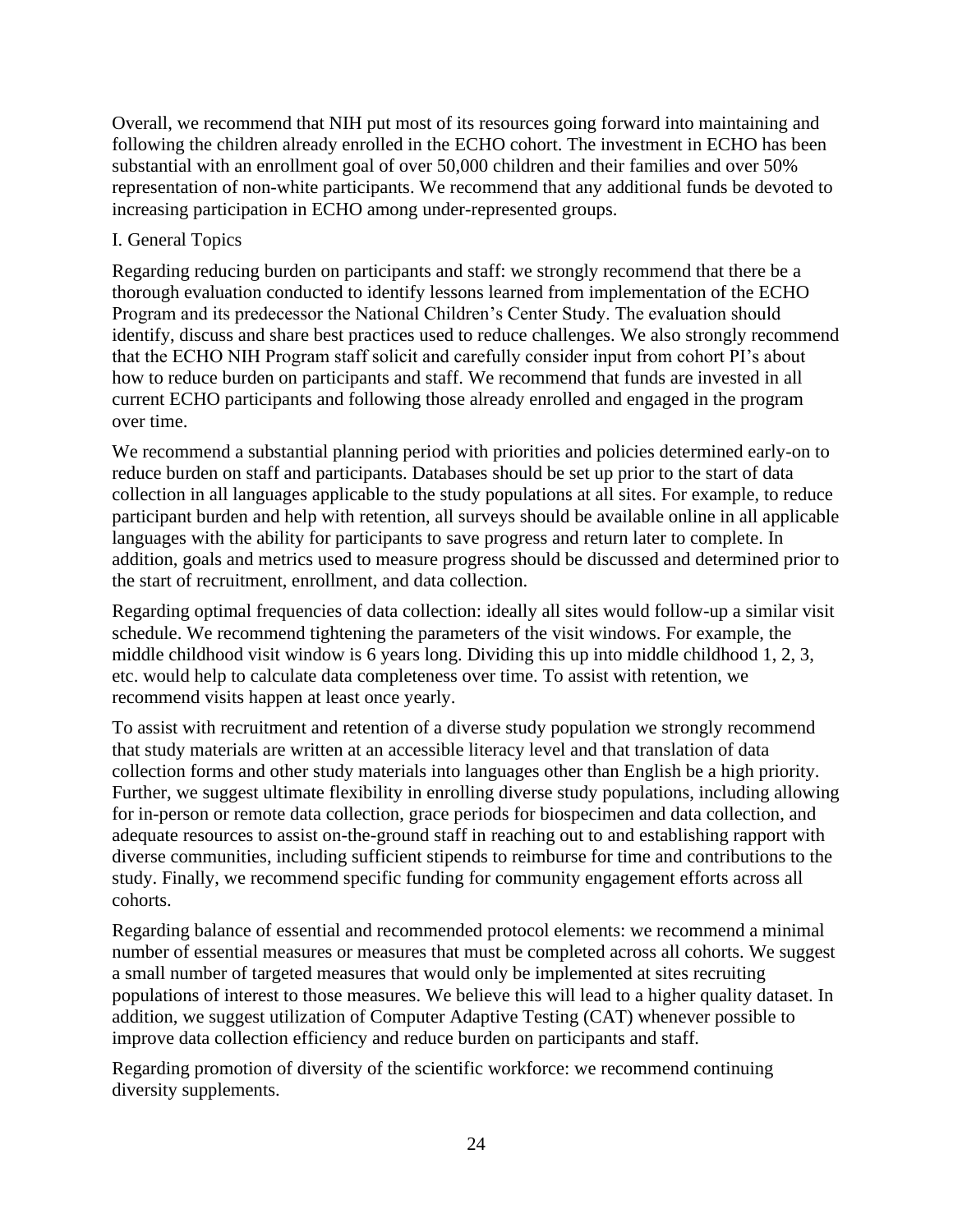#### II. Preconception Origins of Child Health Outcomes

We recommend that NIH put most of its resources going forward into maintaining and following the children already enrolled in the ECHO cohort. The investment in ECHO has been substantial with an enrollment goal of over 50,000 children and their families and over 50% representation of non-white participants. We recommend that any additional funds be devoted to increasing participation in ECHO among under-represented groups, for example expanding efforts to include different Asian groups such as Southeast Asians and South Asians.

Preconception studies are very challenging to conduct and very resource intensive and would be very difficult to successfully implement within the large and complex framework of ECHO without a large influx of new funds for research and infrastructure. If NIH is strongly committed to adding a preconception arm, then we recommend it would be through additional pregnancies of women already enrolled in ECHO or children already enrolled in ECHO that are reaching reproductive age. Finally, a thorough evaluation and reexamination of the National Children's Center Study to determine how to strategically enhance preconception collection and the continuation of the ECHO Program is strongly recommended.

#### **Respondent 21**

Dear Dr. Arteaga,

I am writing to respond to several of the "General Topics" listed in the RFA including reducing participant burden while enhancing recruitment and retention of diverse study populations.

One way to enhance recruitment and retention of diverse study populations is to reduce participant burden. When you over-burden participants, retention rates go down, and this is amplified in populations that have already over-burdened lives—populations subgroups including those with lower income or lower education or BIPOC--the very disadvantaged populations for whom we're aiming to increase enrollment and retention rates!

A pubmed search of "longitudinal participant retention" gives 1,151 hits. I include a few highlights below.

1. "Results suggest that strategies that aim to reduce participant burden (e.g., flexibility in data collection methods) might be most effective in maximising cohort retention." Teague S, Youssef GJ, Macdonald JA, Sciberras E, Shatte A, Fuller-Tyszkiewicz M, Greenwood C, McIntosh J, Olsson CA, Hutchinson D; SEED Lifecourse Sciences Theme. Retention strategies in longitudinal cohort studies: a systematic review and meta-analysis. BMC Med Res Methodol. 2018 Nov 26;18(1):151. doi: 10.1186/s12874-018-0586-7. PMID: 30477443; PMCID: PMC6258319.

2. "Of 1281 eligible women, 744 were enrolled (58% recruitment rate); retention rates were 87%, 70%, and 55%, respectively, 2 weeks and 3 and 6 months post-intervention. Being unmarried, younger, and having low baseline vegetable intake predicted loss to follow-up." From: Di Noia J, Schultz S, Monica D. Recruitment and retention of WIC participants in a longitudinal dietary intervention trial. Contemp Clin Trials Commun. 2019 Sep 6;16:100438. doi: 10.1016/j.conctc.2019.100438. PMID: 31535056; PMCID: PMC6744523.

3. "Retention rates ranged from 39%- 41%. Retained participants tended to be older and female. In age- and sex-adjusted analyses, retained participants were more educated, single, and in better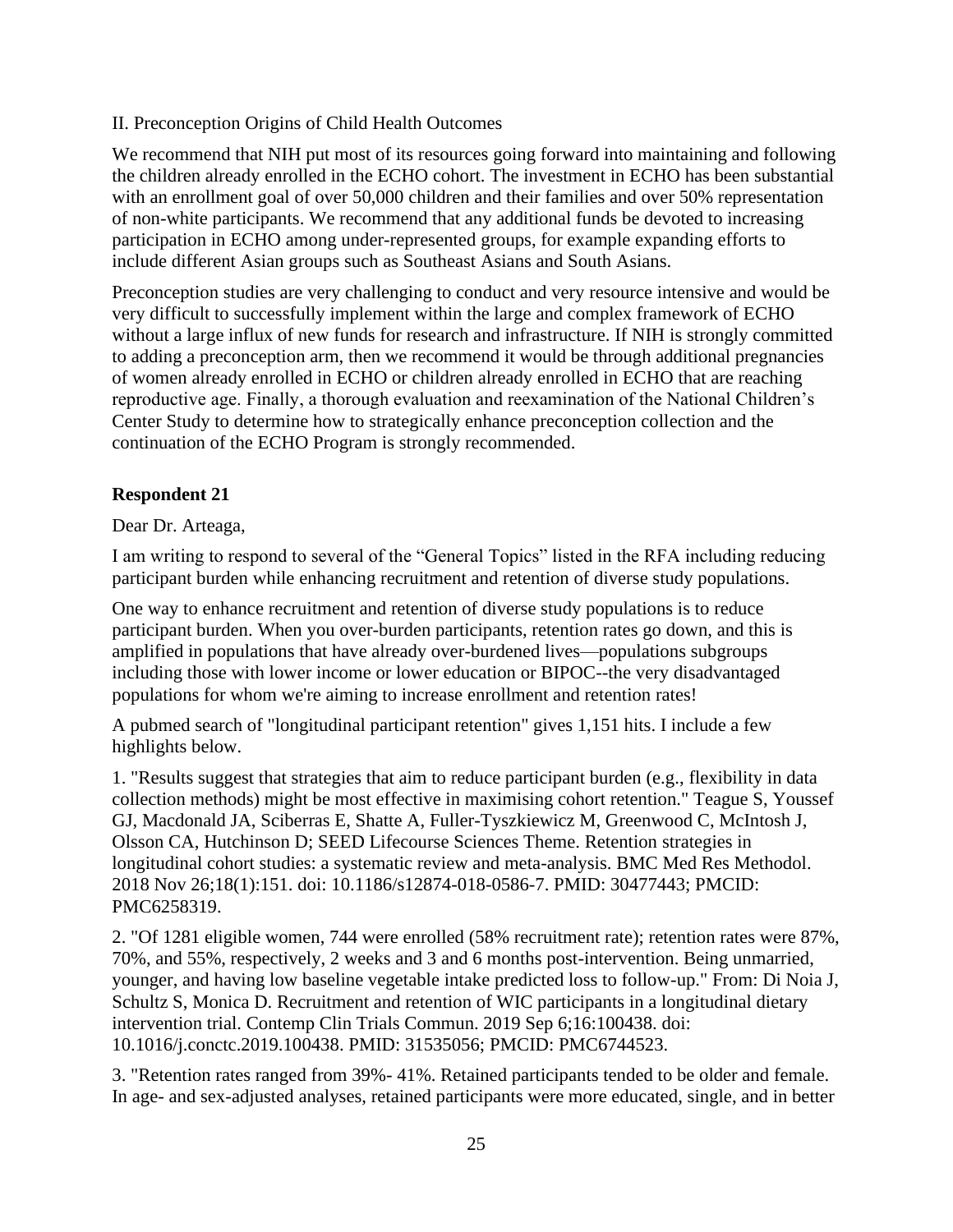health status than those not retained." From: Holt CL, Le D, Calvanelli J, Huang J, Clark EM, Roth DL, Williams B, Schulz E. Participant Retention in a Longitudinal National Telephone Survey of African American Men and Women. Ethn Dis. 2015 Spring;25(2):187-92. PMID: 26118147; PMCID: PMC4593062.

4. " Consistent with prior research, higher retention rates were found among Whites, females, and married individuals as well as those with better health and more education." From: Radler BT, Ryff CD. Who participates? Accounting for longitudinal retention in the MIDUS national study of health and well-being. J Aging Health. 2010 Apr;22(3):307-31. doi: 10.1177/0898264309358617. Epub 2010 Jan 26. PMID: 20103686; PMCID: PMC2837791.

One suggestion is to have a VERY STREAMLINED core protocol that includes biospecimens plus a minimum set of outcome assessment for all 5 ECHO outcomes and then have more detailed protocols for each of the 5 ECHO outcomes that cohorts could opt into. This would be analogous to how a single cohort study might attempt to collect their core protocol on all participants but then offer participants additional incentives to opt into ancillary studies.

## **Respondent 22**

Dear Dr. Sonia Arteaga:

Thank you for extending the deadline for the ECHO RFI. Please find brief comments below for the two RFI sections, also noting that these suggestions are my own and are not intended to represent any affiliated institution or program.

I hope that some of the strategies or recommendations prove useful.

---------

## I. General Topics

Approaches to promote scientific value while reducing burden on participants and staff in large consortia of parent-child cohort studies that involve primary data collection:

The ECHO program might benefit from hosting an annual virtual forum that specifically highlights innovative tools and approaches for remote data and biospecimen collection in large epidemiologic studies. As an example, cohorts such as the Safe Passage Study (PASS) Cohort are implementing novel remote blood collection protocols that might be vetted for approval to use ECHO-wide.

Cohorts can be encouraged or provided tools and resources to collaborate with institutions and scholars who are engaged in community-based participatory research, primarily for continual engagement and feedback to enhance recruitment and retention of diverse study populations. Doing so might additionally impact your interest in understanding of optimal frequencies of data collection, balance of essential and recommended protocol elements, and nimbleness to address public health emergencies in large collaborative consortia of longitudinal studies.

ECHO can partner with the Office of Scientific Workforce Diversity and the NIH extramural research community for strategic and targeted efforts to recruit and retain a diverse scientific workforce related to child health, also working closely with the NIH UNITE Initiative.

II. Preconceptional Origins of Child Health Outcomes: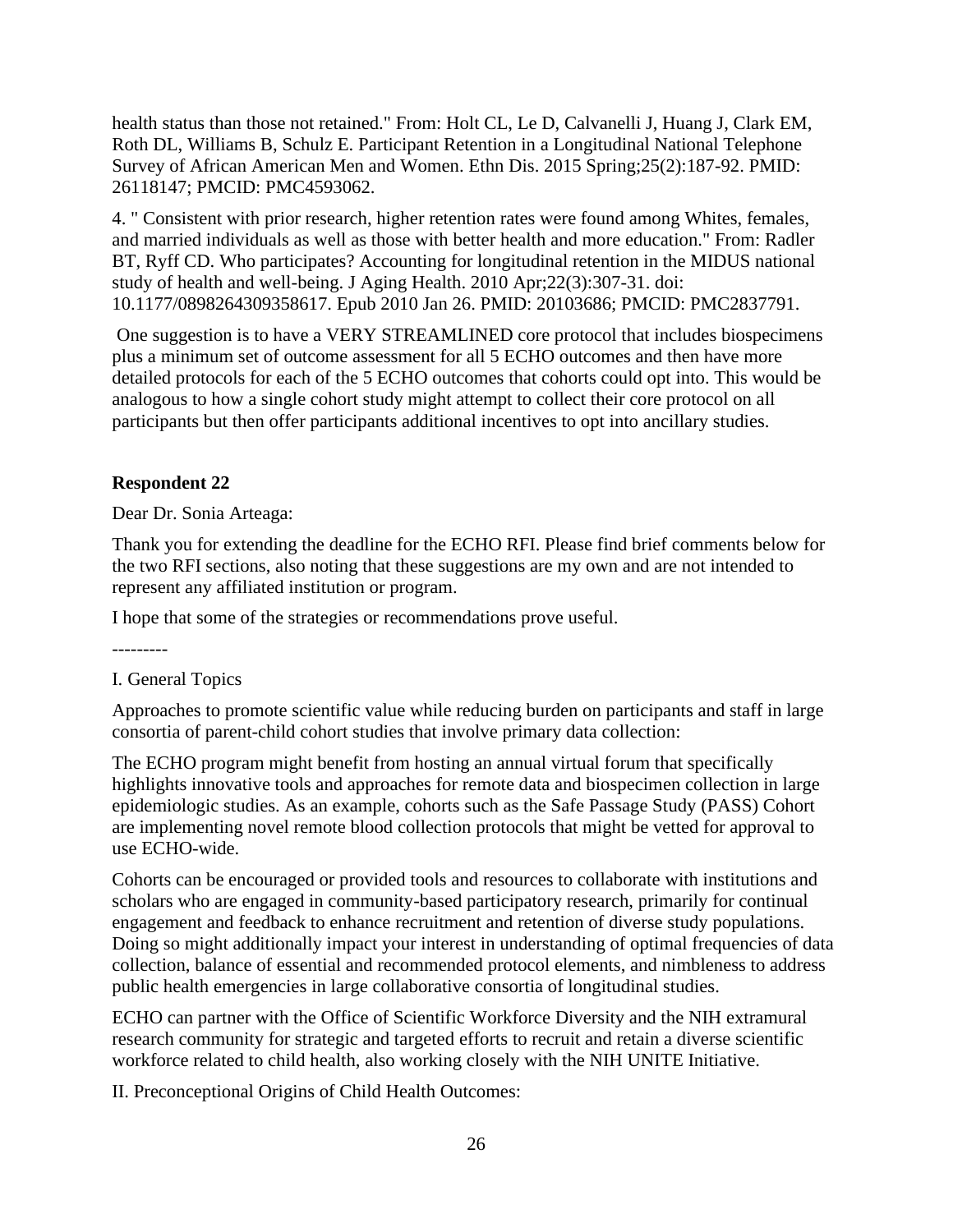Identifying solution-oriented ("so what") scientific questions about preconceptional origins of child health outcomes, based on knowledge from pre-clinical, clinical work, and population research, will benefit from a strong focus on the role of structural racism and the implications of persistent residential segregation. Structural racism may relate to or potentially undergird potential disparities in all the factors listed in the RFI including: Obesity and lifestyle factors such as diet, sleep, physical activity; Physical and chemical exposures; Fathers; and Psychosocial and societal influences.

ECHO might also consider coordinating data collection and research efforts with the All of Us Research Program and other diverse and established cohorts, e.g. the Black Women's Health Study (BWHS) or PRIMERO (Puerto Rican Infant Metagenomic and Epidemiologic study of Respiratory Outcomes).

I very much look forward to attending the workshop on Preconceptional Origins of Child Health Outcomes on June 17-18th -- if possible, it would be great to have another opportunity to submit additional feedback following this event.

Thank you,

# **Respondent 23**

Hello,

I am writing to provide feedback about NOT-OD-21-108. I am a researcher at a university (and a current ECHO cohort PI).

Feedback was requested about the balance of essential and recommended protocol elements. Based on ECHO experiences to date, I strongly recommend that cohorts that are selected for this opportunity are given information about the approximate duration of essential protocol elements, and the timing of the assessments, in advance of the NOSI/RFA submission deadline. Some of the challenges in the current ECHO project are due to this information not being yet known when teams were initially applying to be part of ECHO, and thus diverse expectations were held by cohort awardees. If it could be clear in the published RFA what would be expected in terms of the duration/quantity of essential and recommended elements, I think this would facilitate quicker and greater alignment between cohort awardees and program/coordinating center staff, which would expedite the launch of the protocols.

Data collection approaches/methods that can be done remotely would enable a more diverse set of participants to be reached for ECHO. Requiring intensive in person assessment biases the sample to those in health care settings and/or in major cities, and makes it less likely that participants in rural areas will join ECHO.

I greatly appreciated the recognition of fathers in this RFI. Not only do fathers contribute genetic material to their offspring, their own health and environmental circumstances can contribute to their reproductive health, which can affect sperm and then fetal development prenatally. In addition, the role of fathers postnatally is important. Yet, our science around the contributions of fathers lags significantly compared to that of mothers.

In terms of strategies for recruiting and retaining participants – for those already in ECHO, or new participants considering ECHO – I have a suggestion. If a standard set of core questions could be developed into a 10-minute survey that is given as soon as it is known that a participant